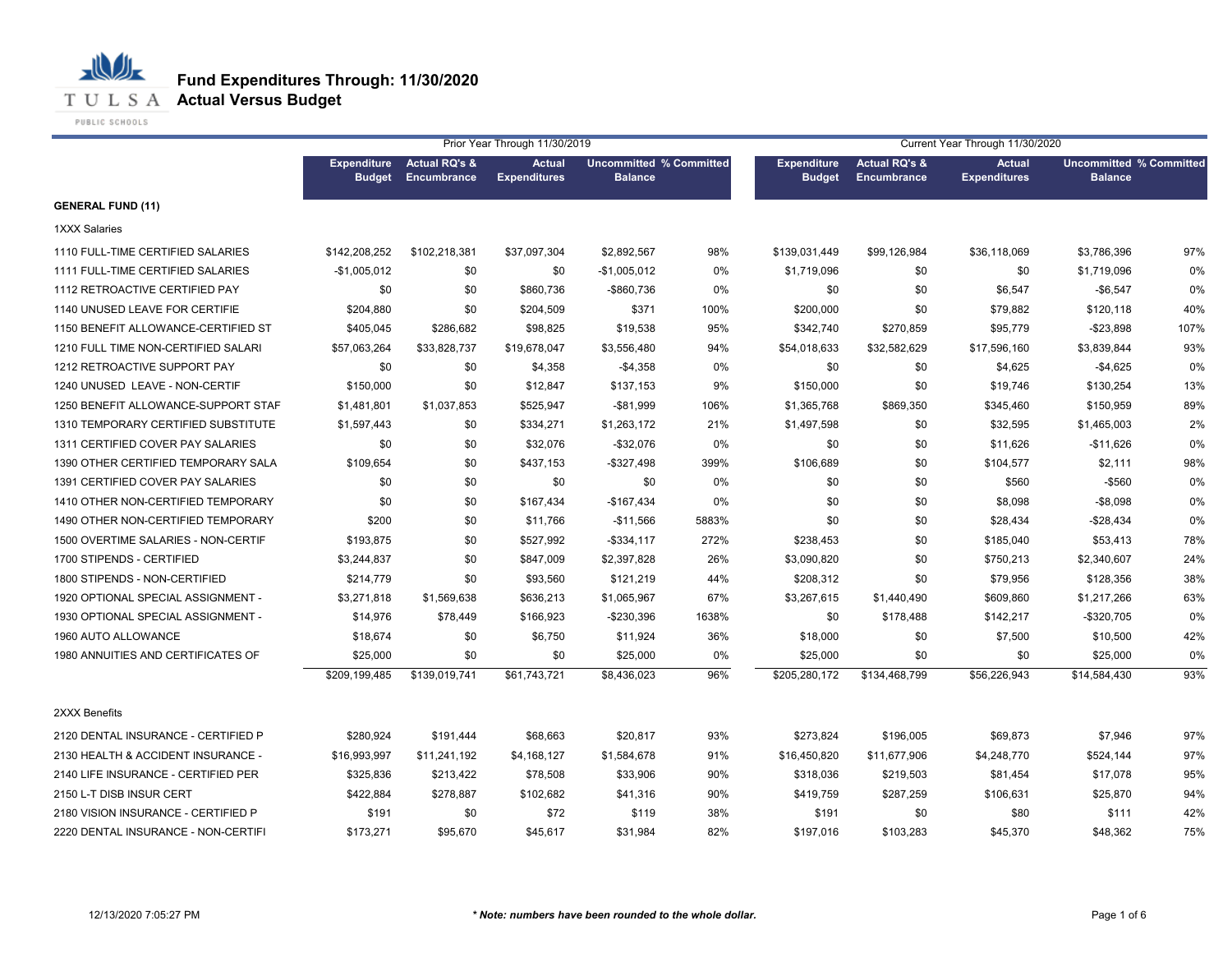**T U L S A Actual Versus Budget** 

PUBLIC SCHOOLS

|                                                  | Prior Year Through 11/30/2019<br>Current Year Through 11/30/2020 |                          |                     |                                |      |                    |                          |                     |                                |        |
|--------------------------------------------------|------------------------------------------------------------------|--------------------------|---------------------|--------------------------------|------|--------------------|--------------------------|---------------------|--------------------------------|--------|
|                                                  | <b>Expenditure</b>                                               | <b>Actual RQ's &amp;</b> | <b>Actual</b>       | <b>Uncommitted % Committed</b> |      | <b>Expenditure</b> | <b>Actual RQ's &amp;</b> | <b>Actual</b>       | <b>Uncommitted % Committed</b> |        |
|                                                  | <b>Budget</b>                                                    | Encumbrance              | <b>Expenditures</b> | <b>Balance</b>                 |      | <b>Budget</b>      | <b>Encumbrance</b>       | <b>Expenditures</b> | <b>Balance</b>                 |        |
| <b>GENERAL FUND (11)</b>                         |                                                                  |                          |                     |                                |      |                    |                          |                     |                                |        |
| 2230 HEALTH INSURANCE - NON-CERTIFI              | \$9,045,230                                                      | \$5,740,976              | \$2,775,031         | \$529,223                      | 94%  | \$9,323,951        | \$6,296,809              | \$2,798,302         | \$228,839                      | 98%    |
| 2240 LIFE INSURANCE - NON-CERTIFIED              | \$127,164                                                        | \$46,542                 | \$36,037            | \$44,585                       | 65%  | \$135,149          | \$76,338                 | \$36,783            | \$22,028                       | 84%    |
| 2250 L-T DISB INSUR                              | \$161,755                                                        | \$60,666                 | \$47,243            | \$53,846                       | 67%  | \$175,491          | \$99,175                 | \$47,827            | \$28,490                       | 84%    |
| 2310 FICA - EMPLOYER'S CONTRIBUTION              | \$9,435,198                                                      | \$5,912,134              | \$2,387,706         | \$1,135,358                    | 88%  | \$8,247,645        | \$6,241,503              | \$2,245,678         | -\$239,537                     | 103%   |
| 2320 MEDICARE - EMPLOYER'S CONTRIBU              | \$2,007,609                                                      | \$1,379,505              | \$565,083           | \$63,021                       | 97%  | \$2,029,492        | \$1,447,389              | \$528,291           | \$53,813                       | 97%    |
| 2410 FICA - EMPLOYER'S CONTRIBUTION              | \$3.459.933                                                      | \$2,033,025              | \$1,268,921         | \$157,987                      | 95%  | \$3,753,639        | \$2,078,917              | \$1,100,901         | \$573,821                      | 85%    |
| 2420 MEDICARE - EMPLOYER'S CONTRIBU              | \$799.970                                                        | \$471,800                | \$298,000           | \$30,170                       | 96%  | \$888,072          | \$477,942                | \$265,286           | \$144,844                      | 84%    |
| 2510 DISTRICT PAID RETIREMENT                    | \$1.067.905                                                      | \$584,862                | \$390,563           | \$92,479                       | 91%  | \$1,214,477        | \$671,870                | \$423,945           | \$118,662                      | 90%    |
| 2520 RETIREMENT - FEDERAL MATCHING               | \$1,029,177                                                      | \$0                      | \$339,249           | \$689,928                      | 33%  | \$824,736          | \$0                      | \$292,428           | \$532,307                      | 35%    |
| 2530 RETIREMENT - EMPLOYER'S CONTRI              | \$14,888,947                                                     | \$9,764,199              | \$3,950,913         | \$1,173,835                    | 92%  | \$13,828,815       | \$9,948,486              | \$3,728,336         | \$151,992                      | 99%    |
| 2610 RETIREMENT - DISTRICT PAID NON              | \$194,586                                                        | \$36,486                 | \$68,697            | \$89,403                       | 54%  | \$195,184          | \$37,740                 | \$81,105            | \$76,339                       | 61%    |
| 2620 RETIREMENT - FEDERAL MATCHING               | \$180,910                                                        | \$0                      | \$58,404            | \$122,506                      | 32%  | \$189,770          | \$0                      | \$61,628            | \$128,142                      | 32%    |
| 2630 RETIREMENT - EMPLOYER'S CONTRI              | \$2,396,089                                                      | \$1,423,171              | \$850,471           | \$122,447                      | 95%  | \$2,489,336        | \$1,401,937              | \$806,122           | \$281,277                      | 89%    |
| 2710 UNEMPLOYMENT COMPENSATION - CE              | \$300,000                                                        | \$0                      | \$63,585            | \$236,415                      | 21%  | \$300,000          | $-$129,166$              | \$5,000             | \$424,166                      | $-41%$ |
| 2810 UNEMPLOYMENT COMPENSATION - NO              | \$100,000                                                        | \$0                      | \$0                 | \$100,000                      | 0%   | \$100,000          | \$0                      | \$0                 | \$100,000                      | 0%     |
|                                                  | \$63,391,575                                                     | \$39,473,979             | \$17,563,572        | \$6,354,023                    | 90%  | \$61,355,403       | \$41,132,898             | \$16,973,811        | \$3,248,695                    | 95%    |
|                                                  |                                                                  |                          |                     |                                |      |                    |                          |                     |                                |        |
| 3XXX Purchased Professional & Technical Services |                                                                  |                          |                     |                                |      |                    |                          |                     |                                |        |
| 3100 OFFICIAL/ADMINISTRATIVE SERVIC              | \$880,661                                                        | \$299,163                | \$116,510           | \$464,988                      | 47%  | \$277,469          | \$151,300                | \$34,990            | \$91,179                       | 67%    |
| 3200 PROFESSIONAL-EDUCATION SERVICE              | \$9,099,171                                                      | \$4,481,291              | \$3,159,551         | \$1,458,329                    | 84%  | \$6,536,629        | \$3,975,373              | \$2,359,695         | \$201,560                      | 97%    |
| 3220 INSTRUCTIONAL SERVICES                      | \$5,000                                                          | \$0                      | \$0                 | \$5,000                        | 0%   | \$0                | \$0                      | \$0                 | \$0                            | 0%     |
| 3310 ACCOUNTING SERVICES                         | \$159,000                                                        | \$27,500                 | \$0                 | \$131,500                      | 17%  | \$159,000          | \$27,500                 | \$0                 | \$131,500                      | 17%    |
| 3360 MEDICAL SERVICES                            | \$408,337                                                        | \$134,694                | \$28,846            | \$244,797                      | 40%  | \$411,468          | \$91,369                 | \$16,632            | \$303,468                      | 26%    |
| 3370 OTHER PROFESSIONAL SERVICES                 | \$717,476                                                        | \$245,199                | \$249,086           | \$223,191                      | 69%  | \$983,456          | \$287,342                | \$251,011           | \$445,104                      | 55%    |
| 3420 DATA PROCESSING SERVICES                    | \$15,000                                                         | \$13,027                 | \$1,974             | \$0                            | 100% | \$15,000           | \$10,991                 | \$4,009             | \$0                            | 100%   |
| 3430 OFFICIALS                                   | \$136,740                                                        | \$58,418                 | \$47,476            | \$30,846                       | 77%  | \$136,740          | \$54,161                 | \$58,517            | \$24,063                       | 82%    |
| 3440 SECURITY SERVICES                           | \$41,165                                                         | \$0                      | \$0                 | \$41,165                       | 0%   | \$41,165           | \$0                      | \$0                 | \$41,165                       | 0%     |
| 3460 OTHER TECHNICAL SERVICES                    | \$646,644                                                        | \$361,762                | \$122,475           | \$162,407                      | 75%  | \$678,772          | \$368,203                | \$109,876           | \$200,693                      | 70%    |
| 3510 CIVIL LITIGATION-PLAINTIFF                  | \$8,000                                                          | \$2,941                  | \$32,059            | $-$27,000$                     | 438% | \$8,000            | \$6,000                  | \$0                 | \$2,000                        | 75%    |
| 3520 CIVIL LITIGATION-DEFENDANT                  | \$12,000                                                         | \$16,014                 | \$6,486             | $-$10,500$                     | 188% | \$12,000           | \$22,500                 | \$0                 | $-$10,500$                     | 188%   |
| 3530 CONTRACT SVCS: DRAFT & REVIEW               | \$64,313                                                         | \$5,948                  | \$52                | \$58,313                       | 9%   | \$64,313           | \$5,533                  | \$468               | \$58,313                       | 9%     |
| 3540 LEGAL-BOARD REPRESENTATION                  | \$19,000                                                         | \$20,165                 | \$10,835            | $-$12,000$                     | 163% | \$19,000           | \$25,621                 | \$5,379             | $-$12,000$                     | 163%   |
| 3550 DUE PROCESS                                 | \$21,550                                                         | \$32,725                 | \$2,275             | $-$13,450$                     | 162% | \$21,550           | \$35,000                 | \$0                 | $-$13,450$                     | 162%   |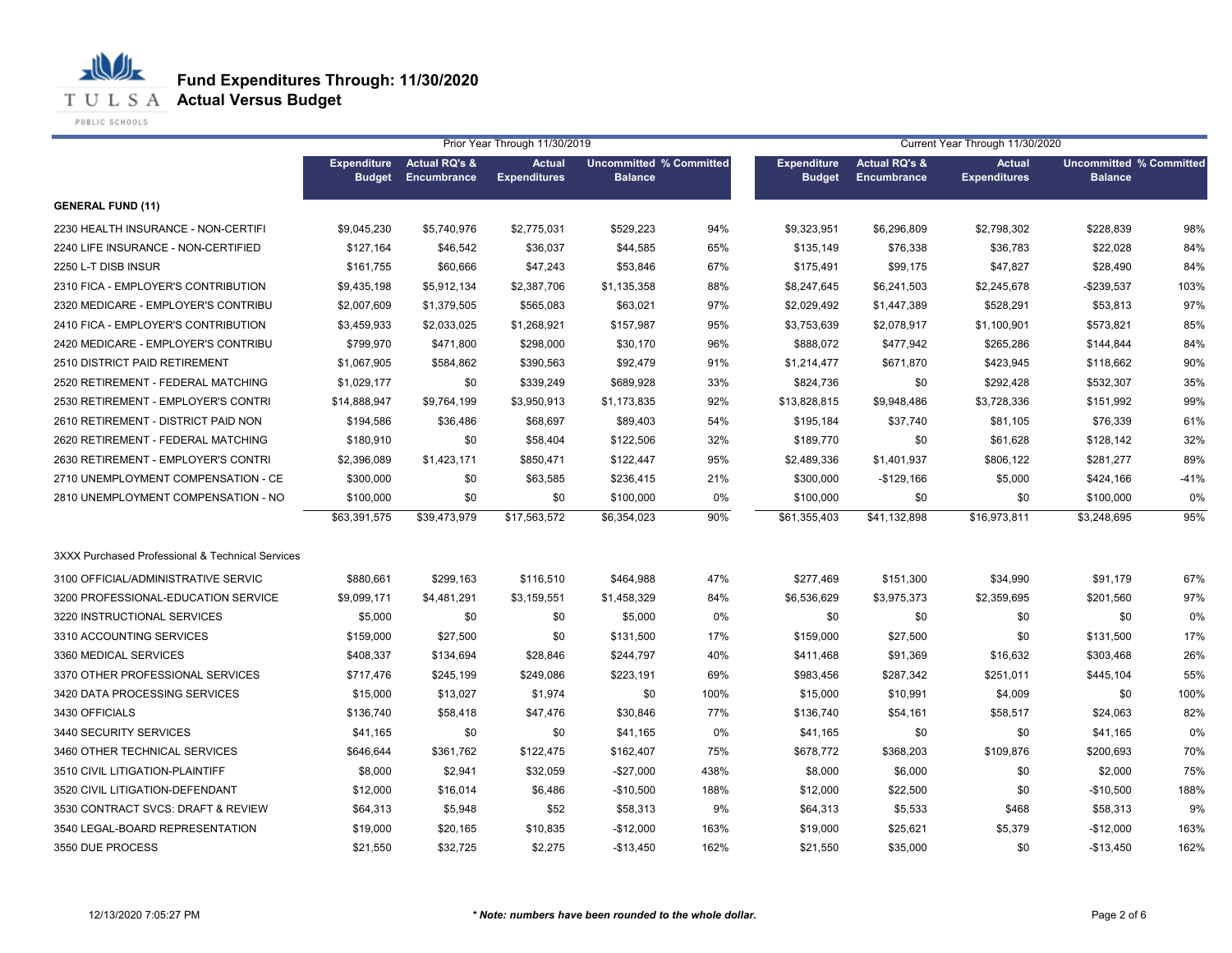**T U L S A Actual Versus Budget** 

PUBLIC SCHOOLS

|                                     |                                     |                                         | Prior Year Through 11/30/2019        |                                                  |       |                                     |                                         | Current Year Through 11/30/2020      |                                                  |      |
|-------------------------------------|-------------------------------------|-----------------------------------------|--------------------------------------|--------------------------------------------------|-------|-------------------------------------|-----------------------------------------|--------------------------------------|--------------------------------------------------|------|
|                                     | <b>Expenditure</b><br><b>Budget</b> | <b>Actual RQ's &amp;</b><br>Encumbrance | <b>Actual</b><br><b>Expenditures</b> | <b>Uncommitted % Committed</b><br><b>Balance</b> |       | <b>Expenditure</b><br><b>Budget</b> | <b>Actual RQ's &amp;</b><br>Encumbrance | <b>Actual</b><br><b>Expenditures</b> | <b>Uncommitted % Committed</b><br><b>Balance</b> |      |
| <b>GENERAL FUND (11)</b>            |                                     |                                         |                                      |                                                  |       |                                     |                                         |                                      |                                                  |      |
| 3560 EMPLOYMENT LAW                 | \$73,425                            | \$49,018                                | \$5,483                              | \$18,925                                         | 74%   | \$73,425                            | \$50,806                                | \$3,694                              | \$18,925                                         | 74%  |
| 3570 OTHER LEGAL SERVICES           | \$85,987                            | \$40,714                                | \$32,286                             | \$12,987                                         | 85%   | \$85,987                            | \$63,005                                | \$32,995                             | $-$10,013$                                       | 112% |
| 3580 LEGAL-GENERAL LEGAL ADVICE     | \$49,000                            | \$0                                     | \$0                                  | \$49,000                                         | 0%    | \$49,000                            | \$0                                     | \$0                                  | \$49,000                                         | 0%   |
| 3590 PROFESSIONAL EMPLOYEE TRAINING | \$7,568,287                         | \$3,516,402                             | \$1,914,172                          | \$2,137,713                                      | 72%   | \$7,579,203                         | \$3,004,071                             | \$1,820,163                          | \$2,754,968                                      | 64%  |
| 3600 PROFESSIONAL EMPLOYEE TRAINING | \$60,475                            | \$267,939                               | \$312,960                            | $-$520,423$                                      | 961%  | \$0                                 | \$5,000                                 | \$0                                  | $-$5,000$                                        | 0%   |
|                                     | \$20,071,231                        | \$9,572,918                             | \$6,042,525                          | \$4,455,788                                      | 78%   | \$17,152,177                        | \$8,183,774                             | \$4,697,427                          | \$4,270,975                                      | 75%  |
| 4XXX Purchased Property Services    |                                     |                                         |                                      |                                                  |       |                                     |                                         |                                      |                                                  |      |
| 4111 WATER/SEWER SERVICES (NON-EMER | \$1,431,269                         | \$754,076                               | \$759,038                            | $-$81,845$                                       | 106%  | \$1,615,769                         | \$1,101,550                             | \$514,046                            | \$173                                            | 100% |
| 4200 SODEXO MANAGEMENT FEE          | \$0                                 | \$0                                     | \$0                                  | \$0                                              | 0%    | \$1,140,770                         | \$760,513                               | \$380,257                            | \$0                                              | 100% |
| 4250 LAUNDRY SERVICES               | \$10,250                            | \$8,578                                 | \$1,422                              | \$250                                            | 98%   | \$10,250                            | \$10,000                                | \$0                                  | \$250                                            | 98%  |
| 4260 LAWN-CARE SERVICES             | \$20,200                            | \$0                                     | \$0                                  | \$20,200                                         | 0%    | \$26,005                            | \$0                                     | \$0                                  | \$26,005                                         | 0%   |
| 4300 REPAIRS AND MAINTENANCE SERVIC | \$67,515                            | \$4,365                                 | \$23,475                             | \$39,675                                         | 41%   | \$1,050                             | \$795                                   | \$0                                  | \$255                                            | 76%  |
| 4320 COMPUTER SERVICE               | \$1,019,817                         | \$18,300                                | \$949,596                            | \$51,921                                         | 95%   | \$812,485                           | \$51,977                                | \$746,557                            | \$13,951                                         | 98%  |
| 4340 ELECTRICAL SERVICES            | \$0                                 | \$0                                     | \$0                                  | \$0                                              | 0%    | \$0                                 | \$1,553                                 | \$0                                  | $-$1,553$                                        | 0%   |
| 4360 REP/MAINT OFFICE MACHINE SVCS  | \$8,472                             | \$472                                   | \$2,858                              | \$5,142                                          | 39%   | \$8,400                             | \$0                                     | \$3,208                              | \$5,192                                          | 38%  |
| 4380 OTHER BUILDING SERVICES        | \$720                               | \$1,170                                 | \$0                                  | $-$450$                                          | 163%  | \$6,060                             | \$1,910                                 | \$5,470                              | $-$1,320$                                        | 122% |
| 4390 OTHER EQUIPMENT AND VEHICLE SE | \$104,559                           | \$34,279                                | \$29,737                             | \$40,544                                         | 61%   | \$157,530                           | \$114,746                               | \$5,641                              | \$37,143                                         | 76%  |
| 4392 OTHER EQUIPMENT AND VEHICLE SE | \$620                               | \$0                                     | \$0                                  | \$620                                            | 0%    | \$620                               | \$0                                     | \$0                                  | \$620                                            | 0%   |
| 4400 RENTAL OR LEASE SERVICES       | \$181,678                           | \$500                                   | \$0                                  | \$181,178                                        | 0%    | \$180,798                           | \$185,000                               | \$0                                  | $-$4,202$                                        | 102% |
| 4421 TPS TRANSPORTATION             | \$891,225                           | \$35,425                                | $-$45,772$                           | \$901,572                                        | $-1%$ | \$779,479                           | \$16,029                                | \$0                                  | \$763,449                                        | 2%   |
| 4430 LAND AND BUILDING SERVICES     | \$65,000                            | \$30,000                                | \$0                                  | \$35,000                                         | 46%   | \$65,500                            | \$500                                   | \$0                                  | \$65,000                                         | 1%   |
| 4490 OTHER RENTAL OR LEASE SERVICES | \$500                               | \$0                                     | \$200                                | \$300                                            | 40%   | \$380                               | \$0                                     | \$0                                  | \$380                                            | 0%   |
| 4500 CONSTRUCTION SERVICES          | \$1,000                             | \$0                                     | \$0                                  | \$1,000                                          | 0%    | \$0                                 | \$0                                     | \$0                                  | \$0                                              | 0%   |
|                                     | \$3,802,826                         | \$887,164                               | \$1,720,555                          | \$1,195,107                                      | 69%   | \$4,805,096                         | \$2,244,573                             | \$1,655,179                          | \$905,344                                        | 81%  |
| 5XXX Other Purchased Services       |                                     |                                         |                                      |                                                  |       |                                     |                                         |                                      |                                                  |      |
| 5130 STUDENT TRANSPORTATION SERVICE | \$30,761                            | \$3,053                                 | \$1,347                              | \$26,361                                         | 14%   | \$27,046                            | \$14,820                                | \$60                                 | \$12,166                                         | 55%  |
| 5150 STUDENT OUT OF DIST TRVL - LOG | \$3,311                             | \$2,060                                 | \$0                                  | \$1,251                                          | 62%   | \$2,311                             | \$0                                     | \$0                                  | \$2,311                                          | 0%   |
| 5160 STUDENT OUT OF DIST TRVL -MEAL | \$3,400                             | \$0                                     | \$0                                  | \$3,400                                          | 0%    | \$2,400                             | \$0                                     | \$0                                  | \$2,400                                          | 0%   |
| 5220 LIABILITY INSURANCE            | \$218,161                           | \$0                                     | \$218,161                            | \$0                                              | 100%  | \$89,610                            | \$0                                     | \$58,980                             | \$30,630                                         | 66%  |
| 5240 VEHICLE INSURANCE-STUDENT TRAN | \$0                                 | \$0                                     | \$0                                  | \$0                                              | 0%    | \$0                                 | \$0                                     | \$30,630                             | $-$30,630$                                       | 0%   |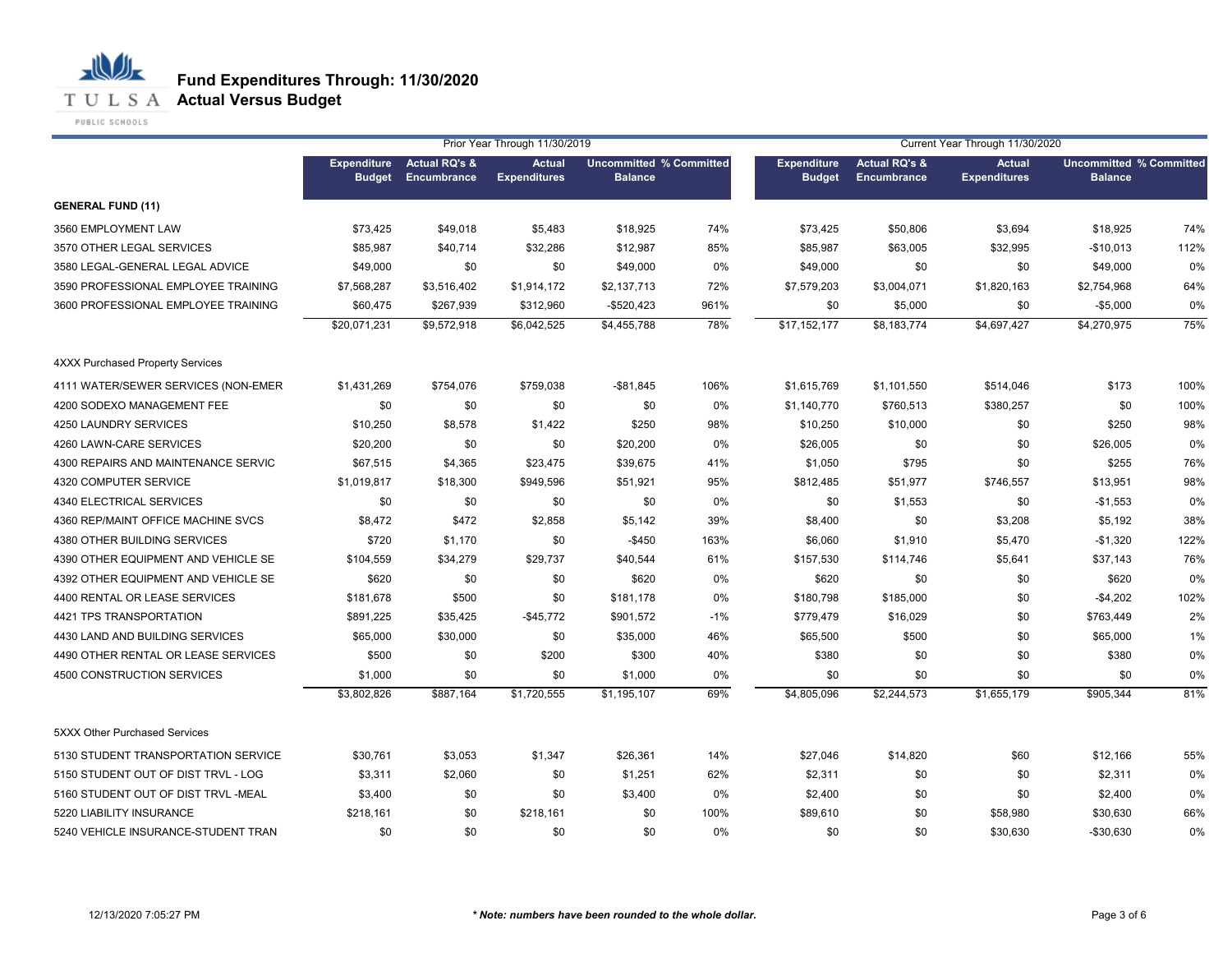

PUBLIC SCHOOLS

|                                     |                                     |                                         | Prior Year Through 11/30/2019        |                                                  |         | Current Year Through 11/30/2020     |                                                |                                      |                                                  |       |  |
|-------------------------------------|-------------------------------------|-----------------------------------------|--------------------------------------|--------------------------------------------------|---------|-------------------------------------|------------------------------------------------|--------------------------------------|--------------------------------------------------|-------|--|
|                                     | <b>Expenditure</b><br><b>Budget</b> | <b>Actual RQ's &amp;</b><br>Encumbrance | <b>Actual</b><br><b>Expenditures</b> | <b>Uncommitted % Committed</b><br><b>Balance</b> |         | <b>Expenditure</b><br><b>Budget</b> | <b>Actual RQ's &amp;</b><br><b>Encumbrance</b> | <b>Actual</b><br><b>Expenditures</b> | <b>Uncommitted % Committed</b><br><b>Balance</b> |       |  |
| <b>GENERAL FUND (11)</b>            |                                     |                                         |                                      |                                                  |         |                                     |                                                |                                      |                                                  |       |  |
| 5250 SURETY BONDS                   | \$19,215                            | \$0                                     | \$19,215                             | \$0                                              | 100%    | \$20,972                            | \$0                                            | \$20,972                             | \$0                                              | 100%  |  |
| 5290 OTHER INSURANCE SERVICES       | \$789,308                           | \$45,131                                | \$54,352                             | \$689,825                                        | 13%     | \$790,108                           | \$43,002                                       | \$352,406                            | \$394,700                                        | 50%   |  |
| 5300 COMMUNICATION SERVICES         | \$53,132                            | \$7,543                                 | \$12,857                             | \$32,732                                         | 38%     | \$52,483                            | \$441                                          | \$13,820                             | \$38,222                                         | 27%   |  |
| 5310 POSTAGE SERVICES               | \$94,745                            | \$78,636                                | \$6,650                              | \$9,459                                          | 90%     | \$193,168                           | \$95,314                                       | \$38,092                             | \$59,761                                         | 69%   |  |
| 5315 COURIER SERVICES               | \$4,000                             | \$2,556                                 | \$1,445                              | \$0                                              | 100%    | \$4,000                             | \$2,375                                        | \$1,625                              | \$0                                              | 100%  |  |
| 5320 TELEPHONE OR TELEGRAPH SERVICE | \$200,000                           | \$138,793                               | \$61,207                             | \$0                                              | 100%    | \$205,000                           | \$149,359                                      | \$55,641                             | \$0                                              | 100%  |  |
| 5340 MOBILE COMM DEVICES            | \$103,124                           | \$73,290                                | \$29,296                             | \$538                                            | 99%     | \$106,188                           | \$1,253,197                                    | \$167,751                            | $-$1,314,760$                                    | 1338% |  |
| 5350 IPAD SERVICE AGREEMENT         | \$45,422                            | \$34,462                                | \$10,392                             | \$567                                            | 99%     | \$40,779                            | \$32,496                                       | \$7,817                              | \$465                                            | 99%   |  |
| 5400 ADVERTISING                    | \$6,395                             | \$5,672                                 | \$466                                | \$257                                            | 96%     | \$4,100                             | \$49,249                                       | \$1,759                              | $-$46,908$                                       | 1244% |  |
| 5420 PRINTED ADVERTISING            | \$20,018                            | \$16,647                                | \$3,354                              | \$18                                             | 100%    | \$20,018                            | \$5,502                                        | \$9,498                              | \$5,018                                          | 75%   |  |
| 5500 PRINTING AND BINDING           | \$27,430                            | \$17,161                                | \$3,417                              | \$6,852                                          | 75%     | \$14,830                            | \$603,508                                      | \$114,934                            | $-$703,613$                                      | 4845% |  |
| 5591 PRINTING IN HOUSE              | \$113,392                           | \$101,077                               | \$12,265                             | \$50                                             | 100%    | \$51,769                            | \$0                                            | \$2,703                              | \$49,066                                         | 5%    |  |
| 5592 PRINTING CLICK CHARGES         | \$697,265                           | \$523,593                               | \$157,189                            | \$16,483                                         | 98%     | \$581,832                           | \$427,329                                      | \$142,349                            | \$12,154                                         | 98%   |  |
| 5610 TUTITIONS TO OTHER DISTRICTS W | \$10,000                            | \$0                                     | \$0                                  | \$10,000                                         | 0%      | \$10,000                            | \$0                                            | \$0                                  | \$10,000                                         | 0%    |  |
| 5810 TRAVEL IN-DISTRICT / MILEAGE   | \$369,677                           | \$0                                     | \$37,259                             | \$332,417                                        | 10%     | \$325,541                           | \$0                                            | \$3,046                              | \$322,495                                        | 1%    |  |
| 5820 TRAVEL OUT OF DISTRICT         | \$1,655,832                         | \$211,459                               | \$219,709                            | \$1,224,665                                      | 26%     | \$1,075,919                         | \$14,476                                       | \$0                                  | \$1,061,443                                      | 1%    |  |
| 5990 OTHER PURCHASED SERVICES       | \$3,355,877                         | \$2,565,210                             | \$889,253                            | $-$98,586$                                       | 103%    | \$2,853,386                         | \$1,890,301                                    | \$780,070                            | \$183,014                                        | 94%   |  |
|                                     | \$7,820,464                         | \$3,826,342                             | \$1,737,835                          | \$2,256,288                                      | 71%     | \$6,471,459                         | \$4,581,369                                    | \$1,802,155                          | \$87,935                                         | 99%   |  |
| <b>6XXX Supplies and Materials</b>  |                                     |                                         |                                      |                                                  |         |                                     |                                                |                                      |                                                  |       |  |
| 6110 PAPER AND COPY SUPPLIES        | \$79,791                            | \$33,610                                | \$31,701                             | \$14,480                                         | 82%     | \$124,936                           | \$50,164                                       | \$34,446                             | \$40,326                                         | 68%   |  |
| 6111 PAPER AND COPY SUPPLIES-WAREHO | \$397,996                           | \$0                                     | \$56,610                             | \$341,386                                        | 14%     | \$190,404                           | \$1                                            | \$5,774                              | \$184,629                                        | 3%    |  |
| 6112 PAPER AND COPY SUPPLIES-ONLINE | \$67,658                            | \$800                                   | \$12,386                             | \$54,472                                         | 19%     | \$79,924                            | \$0                                            | \$8,998                              | \$70,927                                         | 11%   |  |
| 6119 ONLINE ORDERING ENCUMBRANCE    | \$100                               | \$223,111                               | \$0                                  | $-$ \$223,011                                    | 223111% | \$0                                 | \$294,532                                      | \$0                                  | $-$294,532$                                      | 0%    |  |
| 6120 AUTOMOTIVE/BUS SUPPLIES        | \$781,500                           | \$239,612                               | \$509,280                            | \$32,608                                         | 96%     | \$31,210                            | \$0                                            | $-$195$                              | \$31,405                                         | $-1%$ |  |
| 6130 CONSUMABLE TECHNOLOGY SUPPLIES | \$0                                 | \$2,000                                 | \$934                                | $-$2,934$                                        | 0%      | \$0                                 | \$2,000                                        | \$950                                | $-$2,950$                                        | 0%    |  |
| 6140 TESTING SUPPLIES AND MATERIALS | \$231,106                           | \$7,538                                 | \$50,410                             | \$173,158                                        | 25%     | \$205,878                           | \$39,681                                       | \$0                                  | \$166,197                                        | 19%   |  |
| 6150 FILMS VIDEOS AUDIO TAPES AV SU | \$11,727                            | \$279                                   | \$0                                  | \$11,448                                         | 2%      | \$11,727                            | \$0                                            | \$2,500                              | \$9,227                                          | 21%   |  |
| 6160 FIRST AID SUPPLIES             | \$19,768                            | \$8,133                                 | \$1,866                              | \$9,768                                          | 51%     | \$55,136                            | \$282,933                                      | \$310,785                            | $- $538,582$                                     | 1077% |  |
| 6161 FIRST AID - WAREHOUSE          | \$0                                 | \$0                                     | \$0                                  | \$0                                              | 0%      | \$1,500                             | \$0                                            | \$125,180                            | $-$123,680$                                      | 8345% |  |
| 6166 INVENTORY - HEALTH SUPPLIES    | \$12,613                            | \$0                                     | \$11,228                             | \$1,385                                          | 89%     | \$12,613                            | \$6,247                                        | \$6,960                              | $-$ \$595                                        | 105%  |  |
| 6169 INVENTORY - ISSUED             | \$0                                 | \$0                                     | $-$1,485$                            | \$1,485                                          | 0%      | \$0                                 | \$16                                           | $-$1,072$                            | \$1,055                                          | 0%    |  |
| 6170 PAPER PRODUCTS                 | \$0                                 | \$35                                    | \$71                                 | $-$106$                                          | 0%      | \$0                                 | \$0                                            | \$0                                  | \$0                                              | 0%    |  |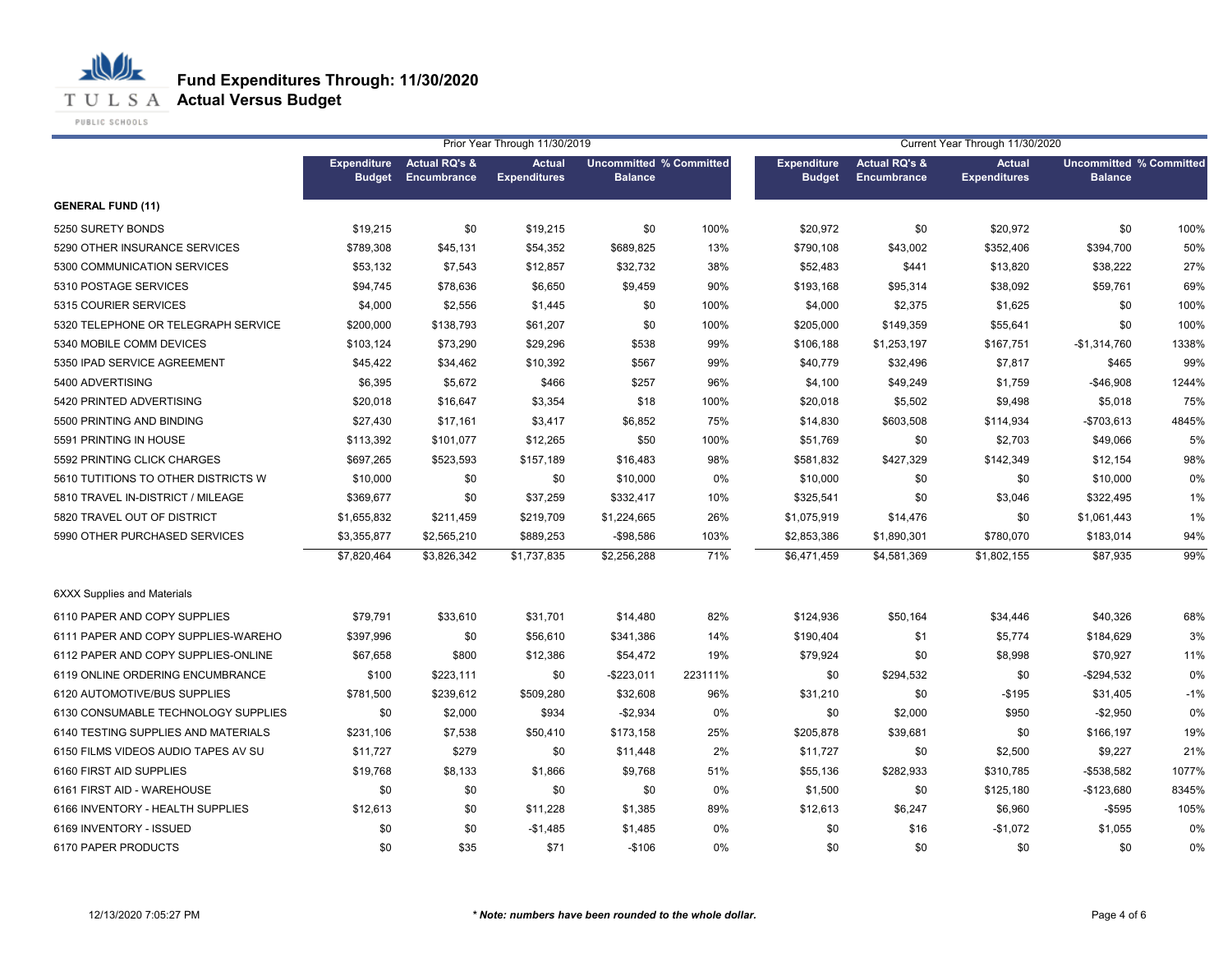

PUBLIC SCHOOLS

|                                     | Prior Year Through 11/30/2019       |                                         |                                      |                                                  |      | Current Year Through 11/30/2020     |                                                |                                      |                                                  |         |
|-------------------------------------|-------------------------------------|-----------------------------------------|--------------------------------------|--------------------------------------------------|------|-------------------------------------|------------------------------------------------|--------------------------------------|--------------------------------------------------|---------|
|                                     | <b>Expenditure</b><br><b>Budget</b> | <b>Actual RQ's &amp;</b><br>Encumbrance | <b>Actual</b><br><b>Expenditures</b> | <b>Uncommitted % Committed</b><br><b>Balance</b> |      | <b>Expenditure</b><br><b>Budget</b> | <b>Actual RQ's &amp;</b><br><b>Encumbrance</b> | <b>Actual</b><br><b>Expenditures</b> | <b>Uncommitted % Committed</b><br><b>Balance</b> |         |
| <b>GENERAL FUND (11)</b>            |                                     |                                         |                                      |                                                  |      |                                     |                                                |                                      |                                                  |         |
| 6180 CLEAN-MAINT SUPPLIES CHEMICALS | \$728,452                           | \$5,866                                 | \$164,712                            | \$557,874                                        | 23%  | \$705,669                           | \$4,462                                        | \$109,651                            | \$591,557                                        | 16%     |
| 6181 CLEAN-MAINT SUPPLIES CHEMICALS | \$282                               | \$0                                     | \$0                                  | \$282                                            | 0%   | \$282                               | \$0                                            | \$0                                  | \$282                                            | 0%      |
| 6190 GENERAL OFFICE SUPPLIES        | \$662,841                           | \$38,110                                | \$74,275                             | \$550,457                                        | 17%  | \$1,019,935                         | \$33,258                                       | \$20,889                             | \$965,789                                        | 5%      |
| 6191 GENERAL OFFICE SUPPLIES-WAREHO | \$293,558                           | \$0                                     | \$51,539                             | \$242,019                                        | 18%  | \$154,265                           | \$305                                          | \$15,191                             | \$138,769                                        | 10%     |
| 6192 GENERAL OFFICE SUPPLIES-ONLINE | \$315,172                           | \$100                                   | \$41,754                             | \$273,318                                        | 13%  | \$275,278                           | \$0                                            | \$43,354                             | \$231,923                                        | 16%     |
| 6195 OTHER SUPPLIES AND MATERIALS   | \$250                               | \$274                                   | \$1,359                              | $-$1,383$                                        | 653% | \$82                                | \$0                                            | \$82                                 | \$0                                              | 100%    |
| 6196 INVENTORY - NEW INV SYSTEM     | \$200,000                           | \$24,772                                | \$77,067                             | \$98,161                                         | 51%  | \$200,000                           | \$52,182                                       | -\$439,394                           | \$587,211                                        | $-194%$ |
| 6199 INVENTORY ISSUED               | \$0                                 | \$0                                     | $-$ \$286,526                        | \$286,526                                        | 0%   | \$0                                 | \$0                                            | \$276,678                            | -\$276,678                                       | 0%      |
| 6240 ELECTRICITY                    | \$5,057,488                         | \$2,806,336                             | \$2,251,152                          | \$0                                              | 100% | \$4,869,043                         | \$3,363,259                                    | \$1,505,784                          | \$0                                              | 100%    |
| 6250 GASOLINE                       | \$1,003,392                         | \$670,035                               | \$332,461                            | \$897                                            | 100% | \$649,792                           | \$710,019                                      | \$89,981                             | $-$150,208$                                      | 123%    |
| 6270 NATURAL GAS                    | \$1,055,185                         | \$735,994                               | \$79,006                             | \$240,185                                        | 77%  | \$1,028,185                         | \$674,616                                      | \$111,852                            | \$241,717                                        | 76%     |
| 6410 BOOKS                          | \$810,173                           | \$38,128                                | \$90,769                             | \$681,276                                        | 16%  | \$1,019,084                         | \$402,549                                      | \$615,916                            | \$619                                            | 100%    |
| 6420 PERIODICALS                    | \$15,616                            | \$1,442                                 | \$2,024                              | \$12,150                                         | 22%  | \$16,619                            | \$0                                            | \$1,044                              | \$15,576                                         | 6%      |
| 6430 STATE ADOPTED TEXTBOOKS        | \$1,651,010                         | \$0                                     | \$0                                  | \$1,651,010                                      | 0%   | \$1,593,850                         | \$18,500                                       | \$429,680                            | \$1,145,669                                      | 28%     |
| 6440 SUPPLEMENTAL TEXTBOOKS (NON-ST | \$24,080                            | \$846                                   | \$2,187                              | \$21,047                                         | 13%  | \$93,142                            | \$355                                          | \$728                                | \$92,059                                         | 1%      |
| 6450 WORKBOOKS                      | \$35,166                            | \$5,810                                 | \$7,614                              | \$21,742                                         | 38%  | \$34,236                            | \$0                                            | \$14,191                             | \$20,045                                         | 41%     |
| 6470 NEWSPAPERS                     | \$249                               | \$0                                     | \$0                                  | \$249                                            | 0%   | \$249                               | \$0                                            | \$0                                  | \$249                                            | 0%      |
| 6480 MAGAZINES                      | \$1,162                             | \$0                                     | \$3,113                              | $-$1,951$                                        | 268% | \$1,912                             | \$824                                          | \$4,063                              | $-$2,975$                                        | 256%    |
| 6510 APPLIANCES/FURNITURE/FIXTURES  | \$124,160                           | \$16,206                                | \$9,123                              | \$98,831                                         | 20%  | \$150,097                           | \$17,633                                       | \$51,775                             | \$80,689                                         | 46%     |
| 6520 AUDIOVISUAL                    | \$2,500                             | \$966                                   | \$0                                  | \$1,534                                          | 39%  | \$2,500                             | \$0                                            | \$0                                  | \$2,500                                          | 0%      |
| 6530 TECHNOLOGY-RELATED EQUIPMENT   | \$2,578,529                         | \$130,697                               | \$1,011,954                          | \$1,435,878                                      | 44%  | \$4,845,027                         | \$491,701                                      | \$896,451                            | \$3,456,875                                      | 29%     |
| 6531 COMPUTERS                      | \$0                                 | \$0                                     | \$0                                  | \$0                                              | 0%   | \$0                                 | \$0                                            | \$562                                | $-$ \$562                                        | 0%      |
| 6540 FURNITURE AND FIXTURES         | \$5,036                             | \$13,315                                | \$2,949                              | $-$11,228$                                       | 323% | \$0                                 | \$0                                            | \$0                                  | \$0                                              | 0%      |
| 6550 INSTRUMENTS                    | \$0                                 | \$0                                     | \$0                                  | \$0                                              | 0%   | \$0                                 | \$0                                            | \$1,400                              | $-$1,400$                                        | 0%      |
| 6560 MACHINERY                      | \$0                                 | \$0                                     | \$0                                  | \$0                                              | 0%   | \$0                                 | \$350                                          | \$220,056                            | -\$220,406                                       | 0%      |
| 6570 UNIFORMS                       | \$39,343                            | \$23,999                                | \$0                                  | \$15,345                                         | 61%  | \$31,046                            | \$19,202                                       | \$0                                  | \$11,844                                         | 62%     |
| 6590 FIREARMS AND AMMUNITION        | \$1,000                             | \$0                                     | \$989                                | \$11                                             | 99%  | \$0                                 | \$0                                            | \$0                                  | \$0                                              | 0%      |
| 6810 COCURRICULAR SUPPLIES          | \$2,689,182                         | \$125,040                               | \$267,042                            | \$2,297,100                                      | 15%  | \$2,127,891                         | \$171,328                                      | \$488,914                            | \$1,467,649                                      | 31%     |
| 6811 COCURRICULAR SUPPLIES-WAREHOUS | \$96,453                            | \$0                                     | \$9,275                              | \$87,177                                         | 10%  | \$75,976                            | \$30                                           | \$3,756                              | \$72,190                                         | 5%      |
| 6820 AWARDS DECOR REGALIA REFRESHME | \$72,998                            | \$32,142                                | \$8,248                              | \$32,609                                         | 55%  | \$97,163                            | \$16,191                                       | \$2,686                              | \$78,286                                         | 19%     |
| 6830 EXTRACURRICULAR SUPPLIES       | \$72,606                            | \$11,882                                | \$2,586                              | \$58,138                                         | 20%  | \$91,309                            | \$61,175                                       | \$38,037                             | $-$7,903$                                        | 109%    |
|                                     | \$19,138,141                        | \$5,197,077                             | \$4,877,672                          | \$9,063,392                                      | 53%  | \$19,795,958                        | \$6,713,514                                    | \$4,997,653                          | \$8.084.791                                      | 59%     |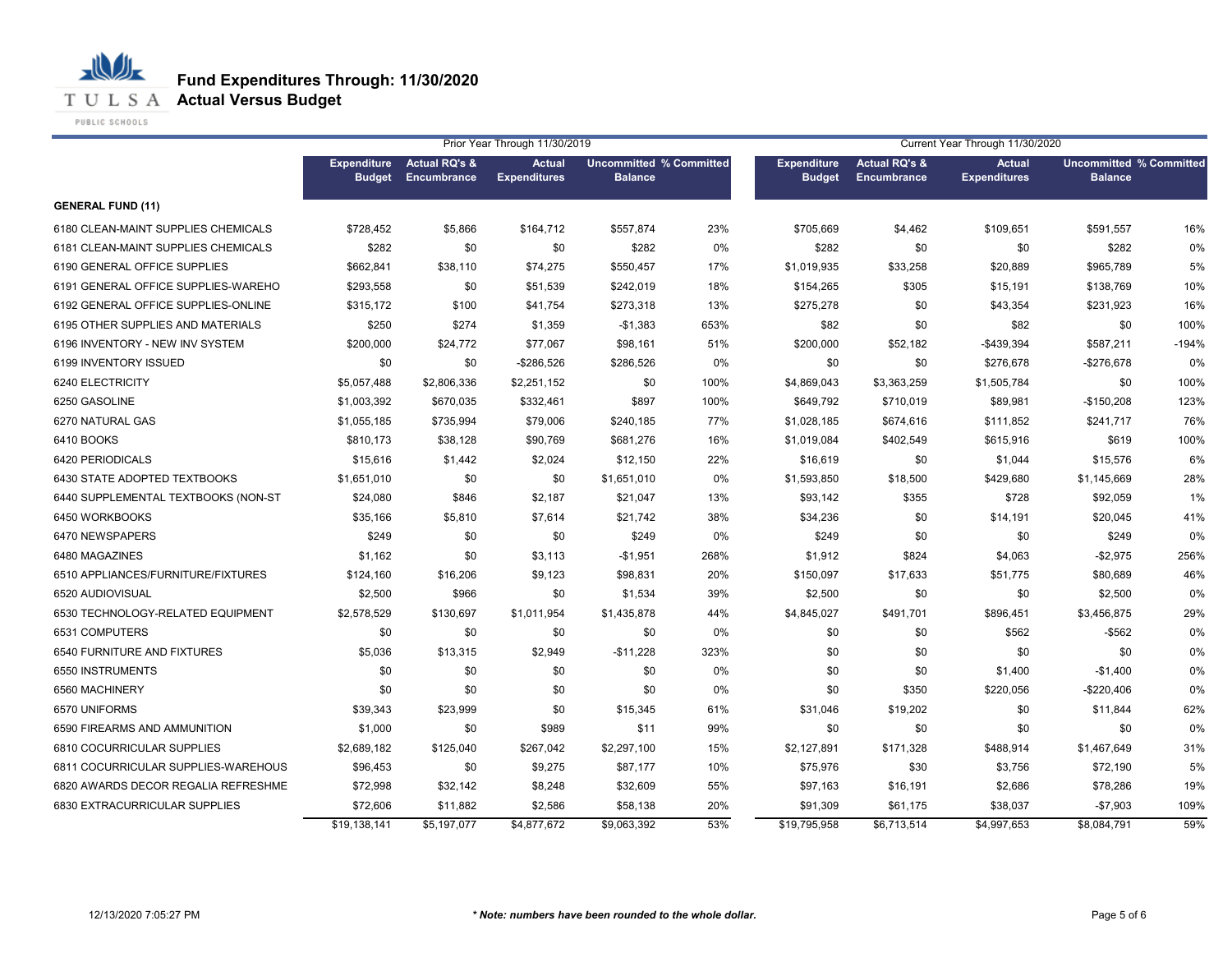

PUBLIC SCHOOLS

|                                      |                                     |                                         | Prior Year Through 11/30/2019        |                                                  |      |                                     |                                         | Current Year Through 11/30/2020      |                                                  |      |
|--------------------------------------|-------------------------------------|-----------------------------------------|--------------------------------------|--------------------------------------------------|------|-------------------------------------|-----------------------------------------|--------------------------------------|--------------------------------------------------|------|
|                                      | <b>Expenditure</b><br><b>Budget</b> | <b>Actual RQ's &amp;</b><br>Encumbrance | <b>Actual</b><br><b>Expenditures</b> | <b>Uncommitted % Committed</b><br><b>Balance</b> |      | <b>Expenditure</b><br><b>Budget</b> | <b>Actual RQ's &amp;</b><br>Encumbrance | <b>Actual</b><br><b>Expenditures</b> | <b>Uncommitted % Committed</b><br><b>Balance</b> |      |
| <b>GENERAL FUND (11)</b>             |                                     |                                         |                                      |                                                  |      |                                     |                                         |                                      |                                                  |      |
| 7XXX Property/Equipment              |                                     |                                         |                                      |                                                  |      |                                     |                                         |                                      |                                                  |      |
| 7310 APPLIANCES/FURNITURE/FIXTURES   | \$0                                 | \$0                                     | \$2,500                              | $-$2,500$                                        | 0%   | \$0                                 | \$0                                     | \$0                                  | \$0                                              | 0%   |
| 7320 EQUIPMENT-AUDIO VISUAL          | \$5,487                             | \$0                                     | \$963                                | \$4,523                                          | 18%  | \$5,330                             | \$0                                     | \$0                                  | \$5,330                                          | 0%   |
| 7330 TECHNOLOGY-RELATED HARDWARE     | \$23,997                            | \$0                                     | \$5,038                              | \$18,959                                         | 21%  | \$118,959                           | \$299,499                               | \$0                                  | $-$180,540$                                      | 252% |
| 7340 TECHNOLOGY SOFTWARE             | \$0                                 | \$0                                     | \$0                                  | \$0                                              | 0%   | \$75,000                            | \$0                                     | \$0                                  | \$75,000                                         | 0%   |
| 7390 OTHER EQUIPMENT                 | \$2,000                             | \$0                                     | \$0                                  | \$2,000                                          | 0%   | \$2,000                             | \$0                                     | \$0                                  | \$2,000                                          | 0%   |
| <b>7620 BUSES</b>                    | \$51,840                            | \$46,270                                | \$17,280                             | $-$11,710$                                       | 123% | \$71,280                            | \$47,520                                | \$23,760                             | \$0                                              | 100% |
|                                      | \$83,324                            | \$46,270                                | \$25,782                             | \$11,272                                         | 86%  | \$272,569                           | \$347,019                               | \$23,760                             | $-$98,210$                                       | 136% |
| 8XXX Other Objects and Reserves      |                                     |                                         |                                      |                                                  |      |                                     |                                         |                                      |                                                  |      |
| 8100 DUES AND FEES FOR SERVICES      | \$216,597                           | \$56,457                                | \$121,213                            | \$38,927                                         | 82%  | \$202,563                           | \$7,526                                 | \$89,591                             | \$105,446                                        | 48%  |
| 8400 BUDGET CONTINGENCY              | $-$1,158,624$                       | \$0                                     | \$0                                  | $-$1,158,624$                                    | 0%   | \$5,485,334                         | \$0                                     | \$0                                  | \$5,485,334                                      | 0%   |
| 8600 STAFF REGISTRATION AND TUITION  | \$1,101,585                         | \$74,526                                | \$109,785                            | \$917,273                                        | 17%  | \$1,242,458                         | \$64,745                                | \$63,340                             | \$1,114,372                                      | 10%  |
| 8622 REGISTRATION - BOARD MEMBERS A  | \$3,289                             | \$60                                    | \$0                                  | \$3,229                                          | 2%   | \$3,289                             | \$60                                    | \$780                                | \$2,449                                          | 26%  |
| 8700 COUNTY ASSESSMENTS/REVALUATION  | \$505                               | \$0                                     | \$0                                  | \$505                                            | 0%   | \$5                                 | \$0                                     | \$0                                  | \$5                                              | 0%   |
|                                      | \$163,351                           | \$131,043                               | \$230,998                            | $-$198,691$                                      | 222% | \$6,933,648                         | \$72,331                                | \$153,712                            | \$6,707,605                                      | 3%   |
| 9XXX Other Uses of Funds             |                                     |                                         |                                      |                                                  |      |                                     |                                         |                                      |                                                  |      |
| 9300 REIMBURSEMENT                   | \$280,815                           | \$169,364                               | \$116,122                            | $-$4,671$                                        | 102% | \$673,898                           | \$164,000                               | \$41,324                             | \$468,574                                        | 30%  |
| 9600 PETTY CASH                      | \$6,299                             | \$0                                     | \$1,300                              | \$4,999                                          | 21%  | \$4,400                             | \$0                                     | \$1,200                              | \$3,200                                          | 27%  |
| 9700 INTRA FUND TRANSFERS            | \$15,531,435                        | \$0                                     | \$5,564,508                          | \$9,966,926                                      | 36%  | \$15,279,892                        | \$0                                     | \$6,365,604                          | \$8,914,288                                      | 42%  |
|                                      | \$15,818,549                        | \$169,364                               | \$5,681,930                          | \$9,967,255                                      | 37%  | \$15,958,190                        | \$164,000                               | \$6,408,128                          | \$9,386,062                                      | 41%  |
| <b>Total Fund Expend./Encumb/RQs</b> | \$339,488,945                       | \$198,323,899                           | \$99,624,590                         | \$41,540,457                                     | 88%  | \$338,024,671                       | \$197,908,277                           | \$92,938,767                         | \$47,177,627                                     | 86%  |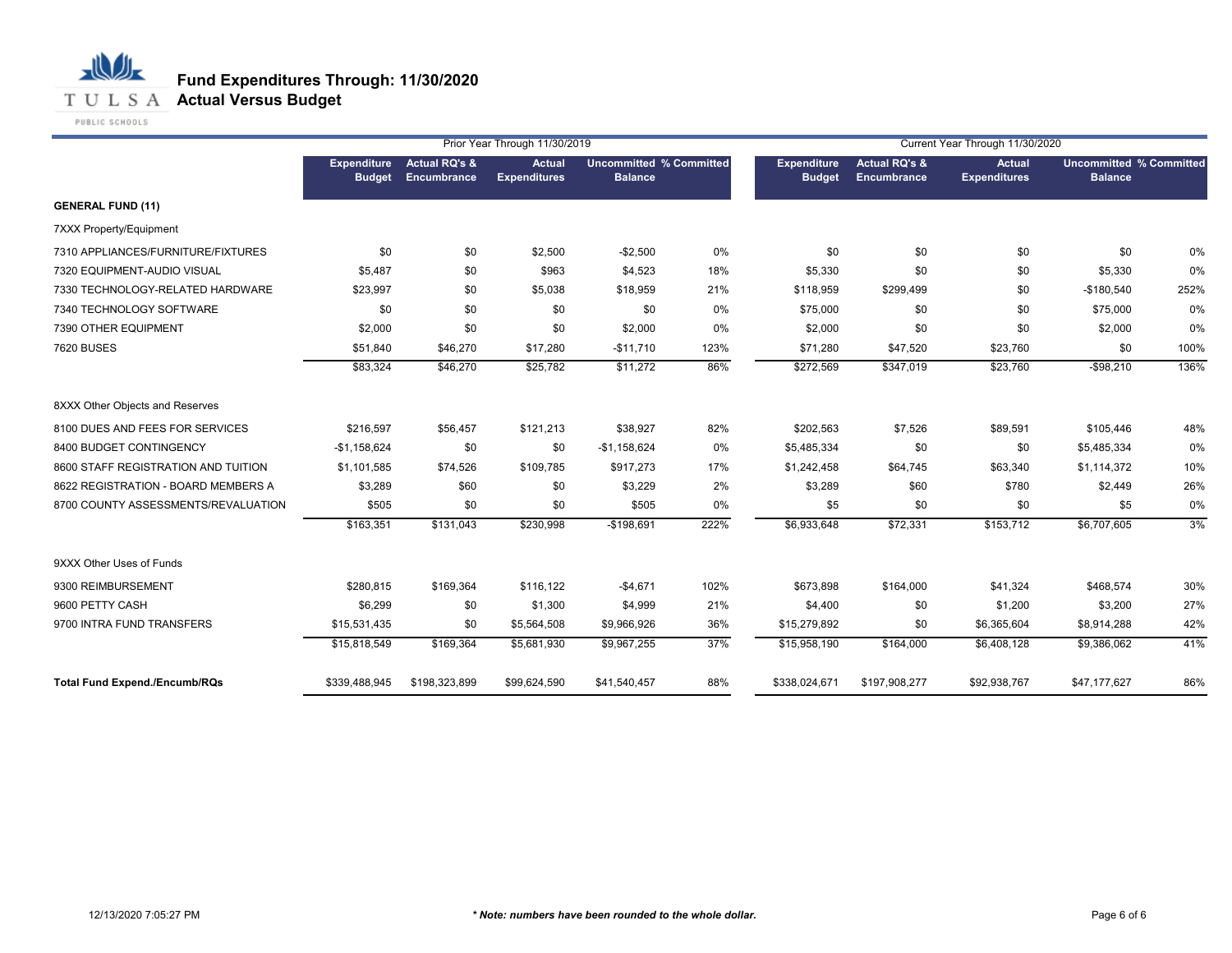

|                                                  |                                     |                                         | Prior Year Through 11/30/2019        |                                                  |      |                              |                                         | Current Year Through 11/30/2020      |                                                  |      |
|--------------------------------------------------|-------------------------------------|-----------------------------------------|--------------------------------------|--------------------------------------------------|------|------------------------------|-----------------------------------------|--------------------------------------|--------------------------------------------------|------|
|                                                  | <b>Expenditure</b><br><b>Budget</b> | <b>Actual RQ's &amp;</b><br>Encumbrance | <b>Actual</b><br><b>Expenditures</b> | <b>Uncommitted % Committed</b><br><b>Balance</b> |      | <b>Expenditure</b><br>Budget | <b>Actual RQ's &amp;</b><br>Encumbrance | <b>Actual</b><br><b>Expenditures</b> | <b>Uncommitted % Committed</b><br><b>Balance</b> |      |
| <b>BUILDING FUND (21)</b>                        |                                     |                                         |                                      |                                                  |      |                              |                                         |                                      |                                                  |      |
| <b>1XXX Salaries</b>                             |                                     |                                         |                                      |                                                  |      |                              |                                         |                                      |                                                  |      |
| 1210 FULL TIME NON-CERTIFIED SALARI              | \$6,897,831                         | \$4,211,338                             | \$2,556,531                          | \$129,963                                        | 98%  | \$6,392,229                  | \$3,840,855                             | \$2,479,806                          | \$71,568                                         | 99%  |
| 1212 RETROACTIVE SUPPORT PAY                     | \$0                                 | \$0                                     | \$156                                | $-$156$                                          | 0%   | \$0                          | \$0                                     | \$4,498                              | $-$4,498$                                        | 0%   |
| 1240 UNUSED LEAVE - NON-CERTIF                   | \$0                                 | \$0                                     | \$0                                  | \$0                                              | 0%   | \$0                          | \$0                                     | \$17,837                             | $-$17,837$                                       | 0%   |
| 1250 BENEFIT ALLOWANCE-SUPPORT STAF              | \$70,565                            | \$43,913                                | \$23,047                             | \$3,604                                          | 95%  | \$63,736                     | \$32,058                                | \$15,365                             | \$16,313                                         | 74%  |
| 1500 OVERTIME SALARIES - NON-CERTIF              | \$166,822                           | \$0                                     | \$177,511                            | $-$10,689$                                       | 106% | \$165,899                    | \$0                                     | \$82,369                             | \$83,530                                         | 50%  |
| 1800 STIPENDS - NON-CERTIFIED                    | \$27,500                            | \$0                                     | \$5,182                              | \$22,319                                         | 19%  | \$27,500                     | \$0                                     | \$5,613                              | \$21,887                                         | 20%  |
| 1930 OPTIONAL SPECIAL ASSIGNMENT -               | \$0                                 | \$0                                     | \$1,200                              | $-$1,200$                                        | 0%   | \$0                          | \$0                                     | \$0                                  | \$0                                              | 0%   |
|                                                  | \$7,162,718                         | \$4,255,251                             | \$2,763,627                          | \$143,840                                        | 98%  | $\overline{$6,649,364}$      | \$3,872,913                             | \$2,605,487                          | \$170,964                                        | 97%  |
| 2XXX Benefits                                    |                                     |                                         |                                      |                                                  |      |                              |                                         |                                      |                                                  |      |
| 2220 DENTAL INSURANCE - NON-CERTIFI              | \$18,236                            | \$9,934                                 | \$5,662                              | \$2,641                                          | 86%  | \$19,368                     | \$10,288                                | \$5,642                              | \$3,437                                          | 82%  |
| 2230 HEALTH INSURANCE - NON-CERTIFI              | \$1,085,098                         | \$610,281                               | \$349,630                            | \$125,186                                        | 88%  | \$930,924                    | \$631,505                               | \$346,403                            | $-$46,985$                                       | 105% |
| 2240 LIFE INSURANCE - NON-CERTIFIED              | \$15,902                            | \$4,857                                 | \$4,949                              | \$6,097                                          | 62%  | \$17,013                     | \$8,905                                 | \$4,864                              | \$3,244                                          | 81%  |
| 2250 L-T DISB INSUR                              | \$20,940                            | \$6,395                                 | \$6,515                              | \$8,030                                          | 62%  | \$22,408                     | \$11,726                                | \$6,406                              | \$4,275                                          | 81%  |
| 2410 FICA - EMPLOYER'S CONTRIBUTION              | \$420,090                           | \$254,252                               | \$165,661                            | \$177                                            | 100% | \$453,075                    | \$239,686                               | \$156,517                            | \$56,873                                         | 87%  |
| 2420 MEDICARE - EMPLOYER'S CONTRIBU              | \$98,250                            | \$59,462                                | \$38,852                             | $-$ \$64                                         | 100% | \$105,961                    | \$56,056                                | \$36,861                             | \$13,045                                         | 88%  |
| 2610 RETIREMENT - DISTRICT PAID NON              | \$2,834                             | \$0                                     | \$1,063                              | \$1,771                                          | 38%  | \$2,854                      | \$0                                     | \$1,165                              | \$1,689                                          | 41%  |
| 2630 RETIREMENT - EMPLOYER'S CONTRI              | \$357,070                           | \$217,800                               | \$141,747                            | $-$2,477$                                        | 101% | \$386,508                    | \$196,311                               | \$127,411                            | \$62,786                                         | 84%  |
|                                                  | \$2,018,420                         | \$1,162,981                             | \$714,078                            | \$141,361                                        | 93%  | \$1,938,110                  | \$1,154,476                             | \$685,268                            | \$98,366                                         | 95%  |
| 3XXX Purchased Professional & Technical Services |                                     |                                         |                                      |                                                  |      |                              |                                         |                                      |                                                  |      |
| 3360 MEDICAL SERVICES                            | \$2,975                             | \$2,800                                 | \$0                                  | \$175                                            | 94%  | \$2,975                      | \$0                                     | \$0                                  | \$2,975                                          | 0%   |
| 3370 OTHER PROFESSIONAL SERVICES                 | \$14,220                            | \$3,000                                 | \$3,000                              | \$8,220                                          | 42%  | \$253,800                    | \$112,270                               | \$130,776                            | \$10,754                                         | 96%  |
| 3440 SECURITY SERVICES                           | \$204,933                           | \$142,344                               | \$57,656                             | \$4,933                                          | 98%  | \$204,933                    | \$139,392                               | \$10,608                             | \$54,933                                         | 73%  |
| 3442 SECURITY - ATHLETICS                        | \$26,554                            | \$7,000                                 | \$0                                  | \$19,554                                         | 26%  | \$26,554                     | \$7,000                                 | \$0                                  | \$19,554                                         | 26%  |
| 3460 OTHER TECHNICAL SERVICES                    | \$8,000                             | \$8,000                                 | \$0                                  | \$0                                              | 100% | \$8,000                      | \$8,000                                 | \$0                                  | \$0                                              | 100% |
| 3590 PROFESSIONAL EMPLOYEE TRAINING              | \$300                               | \$0                                     | \$0                                  | \$300                                            | 0%   | \$2,300                      | \$100                                   | \$537                                | \$1,663                                          | 28%  |
|                                                  | \$256,982                           | \$163,144                               | \$60,656                             | \$33,182                                         | 87%  | \$498,562                    | \$266,762                               | \$141,921                            | \$89,879                                         | 82%  |
| <b>4XXX Purchased Property Services</b>          |                                     |                                         |                                      |                                                  |      |                              |                                         |                                      |                                                  |      |
| 4200 SODEXO MANAGEMENT FEE                       | \$1,163,810                         | \$855,577                               | \$285,193                            | \$23,040                                         | 98%  | \$1,163,810                  | \$0                                     | \$0                                  | \$1,163,810                                      | 0%   |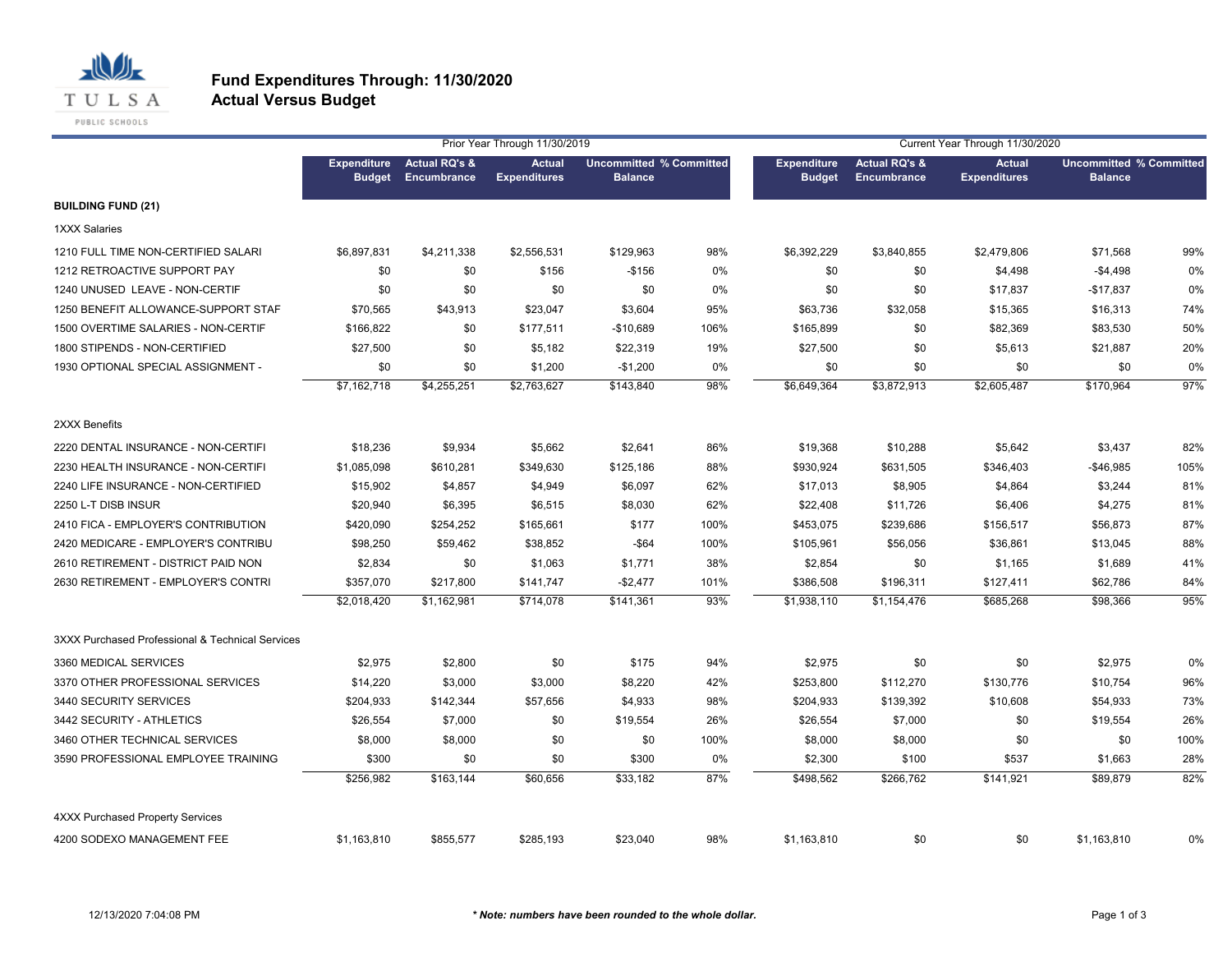

**Actual Versus Budget**

|                                      | Prior Year Through 11/30/2019<br>Current Year Through 11/30/2020 |                                         |                                      |                                                  |      |                                     |                                         |                                      |                                                  |      |
|--------------------------------------|------------------------------------------------------------------|-----------------------------------------|--------------------------------------|--------------------------------------------------|------|-------------------------------------|-----------------------------------------|--------------------------------------|--------------------------------------------------|------|
|                                      | <b>Expenditure</b><br><b>Budget</b>                              | <b>Actual RQ's &amp;</b><br>Encumbrance | <b>Actual</b><br><b>Expenditures</b> | <b>Uncommitted % Committed</b><br><b>Balance</b> |      | <b>Expenditure</b><br><b>Budget</b> | <b>Actual RQ's &amp;</b><br>Encumbrance | <b>Actual</b><br><b>Expenditures</b> | <b>Uncommitted % Committed</b><br><b>Balance</b> |      |
| <b>BUILDING FUND (21)</b>            |                                                                  |                                         |                                      |                                                  |      |                                     |                                         |                                      |                                                  |      |
| 4230 DISPOSAL SERVICES               | \$398,729                                                        | \$285,942                               | \$108,801                            | \$3,986                                          | 99%  | \$398,729                           | \$301,052                               | \$92,400                             | \$5,277                                          | 99%  |
| 4250 LAUNDRY SERVICES                | \$2,000                                                          | \$1,200                                 | \$0                                  | \$800                                            | 60%  | \$2,000                             | \$1,000                                 | \$0                                  | \$1,000                                          | 50%  |
| 4300 REPAIRS AND MAINTENANCE SERVIC  | \$1,154,748                                                      | \$568,559                               | \$484,346                            | \$101,843                                        | 91%  | \$0                                 | \$0                                     | \$0                                  | \$0                                              | 0%   |
| 4302 REPAIRS/MAINTENANCE CONTRACT L  | \$35,000                                                         | \$1,220                                 | \$17,639                             | \$16,141                                         | 54%  | \$24,220                            | \$0                                     | \$17,859                             | \$6,362                                          | 74%  |
| 4310 NONTECHNOLOGY SERVICES          | \$87,450                                                         | \$18,240                                | \$31,615                             | \$37,596                                         | 57%  | \$527,875                           | \$381,400                               | \$145,509                            | \$965                                            | 100% |
| 4320 COMPUTER SERVICE                | \$2,500                                                          | \$0                                     | \$0                                  | \$2,500                                          | 0%   | \$14,500                            | \$3,500                                 | \$0                                  | \$11,000                                         | 24%  |
| 4330 COOLING SERVICES                | \$20,000                                                         | \$0                                     | \$11,018                             | \$8,982                                          | 55%  | \$230,000                           | \$85,754                                | \$69,737                             | \$74,509                                         | 68%  |
| 4340 ELECTRICAL SERVICES             | \$3,700                                                          | \$0                                     | \$0                                  | \$3,700                                          | 0%   | \$45,865                            | \$36,391                                | \$5,624                              | \$3,850                                          | 92%  |
| 4350 HEATING SERVICES                | \$5,000                                                          | \$0                                     | \$0                                  | \$5,000                                          | 0%   | \$15,561                            | \$0                                     | \$38                                 | \$15,523                                         | 0%   |
| 4360 REP/MAINT OFFICE MACHINE SVCS   | \$2,500                                                          | \$0                                     | \$0                                  | \$2,500                                          | 0%   | \$2,500                             | \$0                                     | \$0                                  | \$2,500                                          | 0%   |
| 4370 PLUMBING SERVICES               | \$5,000                                                          | \$0                                     | \$0                                  | \$5,000                                          | 0%   | \$46,000                            | \$40,000                                | \$4,159                              | \$1,841                                          | 96%  |
| 4380 OTHER BUILDING SERVICES         | \$389,300                                                        | \$191,390                               | \$186,236                            | \$11,673                                         | 97%  | \$336,555                           | \$228,628                               | \$90,729                             | \$17,198                                         | 95%  |
| 4390 OTHER EQUIPMENT AND VEHICLE SE  | \$5,000                                                          | \$1,370                                 | \$630                                | \$3,000                                          | 40%  | \$187,942                           | \$25,306                                | \$39,080                             | \$123,557                                        | 34%  |
| 4490 OTHER RENTAL OR LEASE SERVICES  | \$33,097                                                         | \$0                                     | \$0                                  | \$33,097                                         | 0%   | \$33,097                            | \$0                                     | \$0                                  | \$33,097                                         | 0%   |
| 4500 CONSTRUCTION SERVICES           | \$1,669,069                                                      | \$875,970                               | \$1,295,044                          | -\$501,945                                       | 130% | \$3,529,179                         | \$2,710,759                             | \$826,970                            | $-$8,550$                                        | 100% |
| 4530 HVAC                            | \$0                                                              | \$15,349                                | \$0                                  | $-$15,349$                                       | 0%   | \$0                                 | \$0                                     | \$0                                  | \$0                                              | 0%   |
|                                      | \$4,976,903                                                      | \$2,814,818                             | \$2,420,521                          | $-$ \$258,436                                    | 105% | \$6,557,833                         | \$3,813,790                             | \$1,292,104                          | \$1,451,939                                      | 78%  |
| <b>5XXX Other Purchased Services</b> |                                                                  |                                         |                                      |                                                  |      |                                     |                                         |                                      |                                                  |      |
| 5230 PROPERTY INSURANCE              | \$1,343,433                                                      | \$0                                     | \$1,343,433                          | \$0                                              | 100% | \$1,568,798                         | \$1,856                                 | \$1,566,943                          | \$0                                              | 100% |
| 5340 MOBILE COMM DEVICES             | \$75,731                                                         | \$49,922                                | \$25,758                             | \$51                                             | 100% | \$75,731                            | \$50,133                                | \$25,598                             | \$0                                              | 100% |
| 5400 ADVERTISING                     | \$225                                                            | \$0                                     | \$0                                  | \$225                                            | 0%   | \$225                               | \$0                                     | \$0                                  | \$225                                            | 0%   |
| 5592 PRINTING CLICK CHARGES          | \$5,500                                                          | \$0                                     | \$0                                  | \$5,500                                          | 0%   | \$5,500                             | \$0                                     | \$0                                  | \$5,500                                          | 0%   |
| 5810 TRAVEL IN-DISTRICT / MILEAGE    | \$1,000                                                          | \$0                                     | \$0                                  | \$1,000                                          | 0%   | \$1,000                             | \$0                                     | \$0                                  | \$1,000                                          | 0%   |
| 5820 TRAVEL OUT OF DISTRICT          | \$9,700                                                          | \$875                                   | \$0                                  | \$8,825                                          | 9%   | \$7,200                             | \$0                                     | \$0                                  | \$7,200                                          | 0%   |
| 5990 OTHER PURCHASED SERVICES        | \$12,962                                                         | \$0                                     | \$700                                | \$12,262                                         | 5%   | \$12,962                            | \$5,000                                 | \$7,439                              | \$523                                            | 96%  |
|                                      | \$1,448,551                                                      | \$50,797                                | \$1,369,891                          | \$27,863                                         | 98%  | \$1,671,416                         | \$56,989                                | \$1,599,980                          | \$14,448                                         | 99%  |
| <b>6XXX Supplies and Materials</b>   |                                                                  |                                         |                                      |                                                  |      |                                     |                                         |                                      |                                                  |      |
| 6111 PAPER AND COPY SUPPLIES-WAREHO  | \$3,515                                                          | \$0                                     | \$37                                 | \$3,478                                          | 1%   | \$3,000                             | \$0                                     | \$259                                | \$2,741                                          | 9%   |
| 6112 PAPER AND COPY SUPPLIES-ONLINE  | \$1,053                                                          | \$0                                     | \$0                                  | \$1,053                                          | 0%   | \$1,053                             | \$0                                     | \$0                                  | \$1,053                                          | 0%   |
| 6119 ONLINE ORDERING ENCUMBRANCE     | \$0                                                              | \$9,856                                 | \$0                                  | -\$9,856                                         | 0%   | \$0                                 | \$8,343                                 | \$0                                  | $-$ \$8,343                                      | 0%   |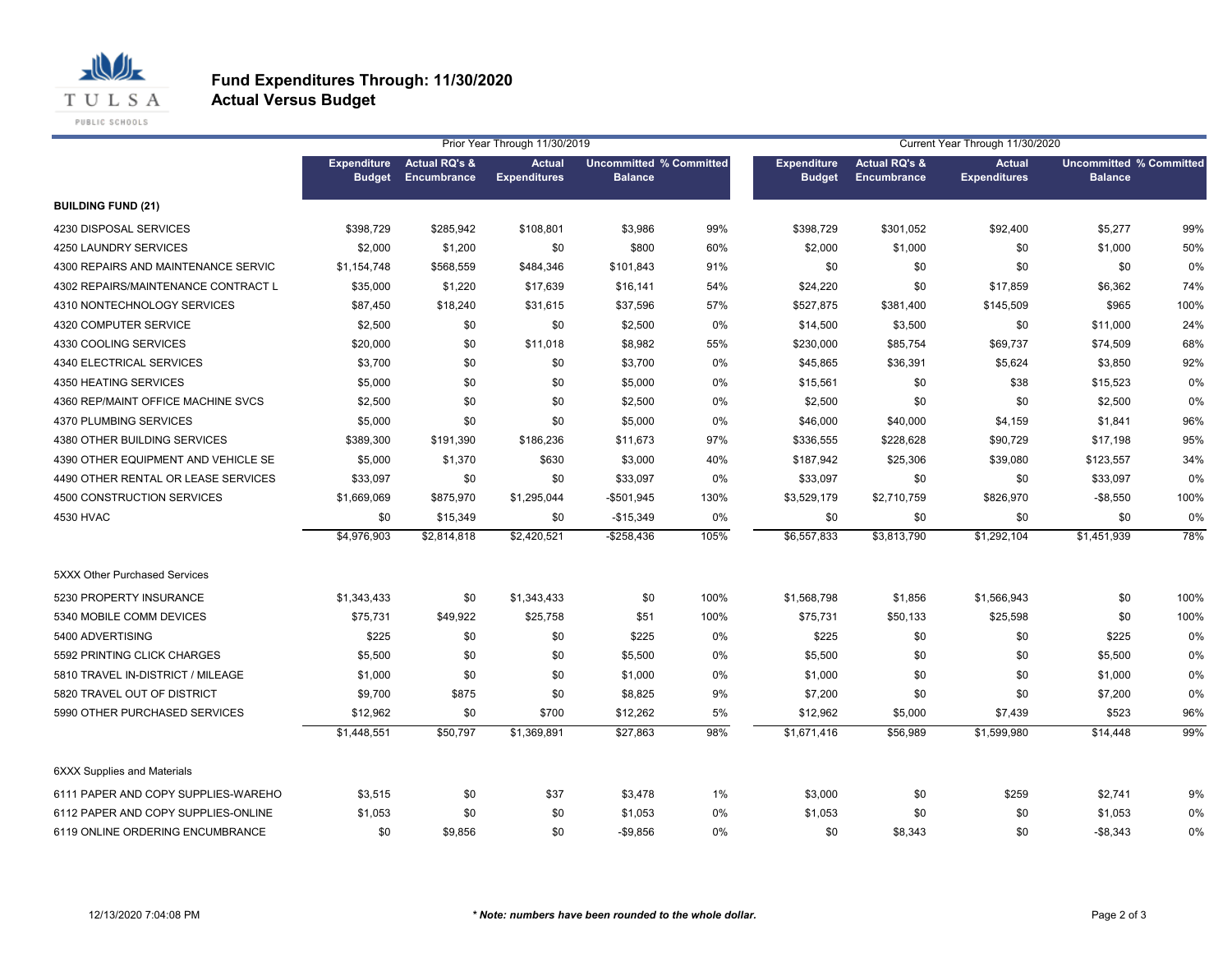

**Actual Versus Budget**

|                                      |                                     |                                         | Prior Year Through 11/30/2019        |                                                  |       | Current Year Through 11/30/2020     |                                         |                                      |                                                  |      |  |
|--------------------------------------|-------------------------------------|-----------------------------------------|--------------------------------------|--------------------------------------------------|-------|-------------------------------------|-----------------------------------------|--------------------------------------|--------------------------------------------------|------|--|
|                                      | <b>Expenditure</b><br><b>Budget</b> | <b>Actual RQ's &amp;</b><br>Encumbrance | <b>Actual</b><br><b>Expenditures</b> | <b>Uncommitted % Committed</b><br><b>Balance</b> |       | <b>Expenditure</b><br><b>Budget</b> | <b>Actual RQ's &amp;</b><br>Encumbrance | <b>Actual</b><br><b>Expenditures</b> | <b>Uncommitted % Committed</b><br><b>Balance</b> |      |  |
| <b>BUILDING FUND (21)</b>            |                                     |                                         |                                      |                                                  |       |                                     |                                         |                                      |                                                  |      |  |
| 6180 CLEAN-MAINT SUPPLIES CHEMICALS  | \$766.493                           | \$175,960                               | \$331,260                            | \$259,273                                        | 66%   | \$812,893                           | \$206,315                               | \$308,977                            | \$297.601                                        | 63%  |  |
| 6190 GENERAL OFFICE SUPPLIES         | \$12,460                            | \$0                                     | \$1,650                              | \$10,810                                         | 13%   | \$12,975                            | \$0                                     | \$0                                  | \$12,975                                         | 0%   |  |
| 6191 GENERAL OFFICE SUPPLIES-WAREHO  | \$3,265                             | \$0                                     | \$0                                  | \$3,265                                          | 0%    | \$3,265                             | \$0                                     | \$1,439                              | \$1,826                                          | 44%  |  |
| 6192 GENERAL OFFICE SUPPLIES-ONLINE  | \$10,052                            | \$0                                     | \$1,249                              | \$8,803                                          | 12%   | \$10,052                            | \$0                                     | \$2,762                              | \$7,290                                          | 27%  |  |
| 6510 APPLIANCES/FURNITURE/FIXTURES   | \$45,661                            | \$13,238                                | \$18,977                             | \$13,446                                         | 71%   | \$5,715                             | \$0                                     | \$0                                  | \$5,715                                          | 0%   |  |
| 6530 TECHNOLOGY-RELATED EQUIPMENT    | \$15,909                            | \$239                                   | \$11,206                             | \$4,464                                          | 72%   | \$13,909                            | \$0                                     | \$770                                | \$13,139                                         | 6%   |  |
| 6570 UNIFORMS                        | \$14,064                            | \$1,809                                 | \$4,339                              | \$7,916                                          | 44%   | \$14,064                            | \$13,645                                | \$355                                | \$64                                             | 100% |  |
| 6590 FIREARMS AND AMMUNITION         | \$9,001                             | \$0                                     | \$0                                  | \$9,001                                          | 0%    | \$9,001                             | \$0                                     | \$0                                  | \$9,001                                          | 0%   |  |
|                                      | \$881,473                           | \$201,102                               | \$368,718                            | \$311,653                                        | 65%   | \$885,927                           | \$228,303                               | \$314,561                            | \$343,063                                        | 61%  |  |
| <b>7XXX Property/Equipment</b>       |                                     |                                         |                                      |                                                  |       |                                     |                                         |                                      |                                                  |      |  |
| 7140 LANDSCAPING                     | \$0                                 | \$0                                     | \$43,785                             | $-$43,785$                                       | $0\%$ | \$0                                 | \$0                                     | \$0                                  | \$0                                              | 0%   |  |
| 7320 EQUIPMENT-AUDIO VISUAL          | \$13,127                            | \$0                                     | \$0                                  | \$13,127                                         | 0%    | \$0                                 | \$0                                     | \$0                                  | \$0                                              | 0%   |  |
| 7360 EQUIPMENT-MACHINERY             | \$58,758                            | \$22,172                                | \$29,210                             | \$7,376                                          | 87%   | \$25,443                            | \$0                                     | \$0                                  | \$25,443                                         | 0%   |  |
| 7600 VEHICLES                        | \$5,000                             | \$0                                     | \$0                                  | \$5,000                                          | 0%    | \$5,000                             | \$0                                     | \$0                                  | \$5,000                                          | 0%   |  |
|                                      | \$76,885                            | \$22,172                                | \$72,995                             | $-$18,282$                                       | 124%  | \$30,443                            | \$0                                     | \$0                                  | \$30,443                                         | 0%   |  |
| 8XXX Other Objects and Reserves      |                                     |                                         |                                      |                                                  |       |                                     |                                         |                                      |                                                  |      |  |
| 8100 DUES AND FEES FOR SERVICES      | \$1,239                             | \$0                                     | \$500                                | \$739                                            | 40%   | \$1,239                             | \$0                                     | \$0                                  | \$1,239                                          | 0%   |  |
| 8400 BUDGET CONTINGENCY              | \$1,156,431                         | \$0                                     | \$0                                  | \$1,156,431                                      | 0%    | $-$1,657,289$                       | \$0                                     | \$0                                  | $-$1,657,289$                                    | 0%   |  |
| 8600 STAFF REGISTRATION AND TUITION  | \$7,000                             | \$0                                     | \$560                                | \$6,440                                          | 8%    | \$7,000                             | \$3,250                                 | \$796                                | \$2,954                                          | 58%  |  |
| 8700 COUNTY ASSESSMENTS/REVALUATION  | \$716,675                           | \$637,185                               | \$0                                  | \$79,490                                         | 89%   | \$717,839                           | \$0                                     | \$0                                  | \$717,839                                        | 0%   |  |
|                                      | \$1,881,345                         | \$637,185                               | \$1,060                              | \$1,243,100                                      | 34%   | $-$ \$931,210                       | \$3,250                                 | \$796                                | $-$ \$935,256                                    | 0%   |  |
| <b>Total Fund Expend./Encumb/RQs</b> | \$18,703,277                        | \$9,307,451                             | \$7,771,544                          | \$1,624,282                                      | 91%   | \$17,300,446                        | \$9,396,482                             | \$6,640,118                          | \$1,263,846                                      | 93%  |  |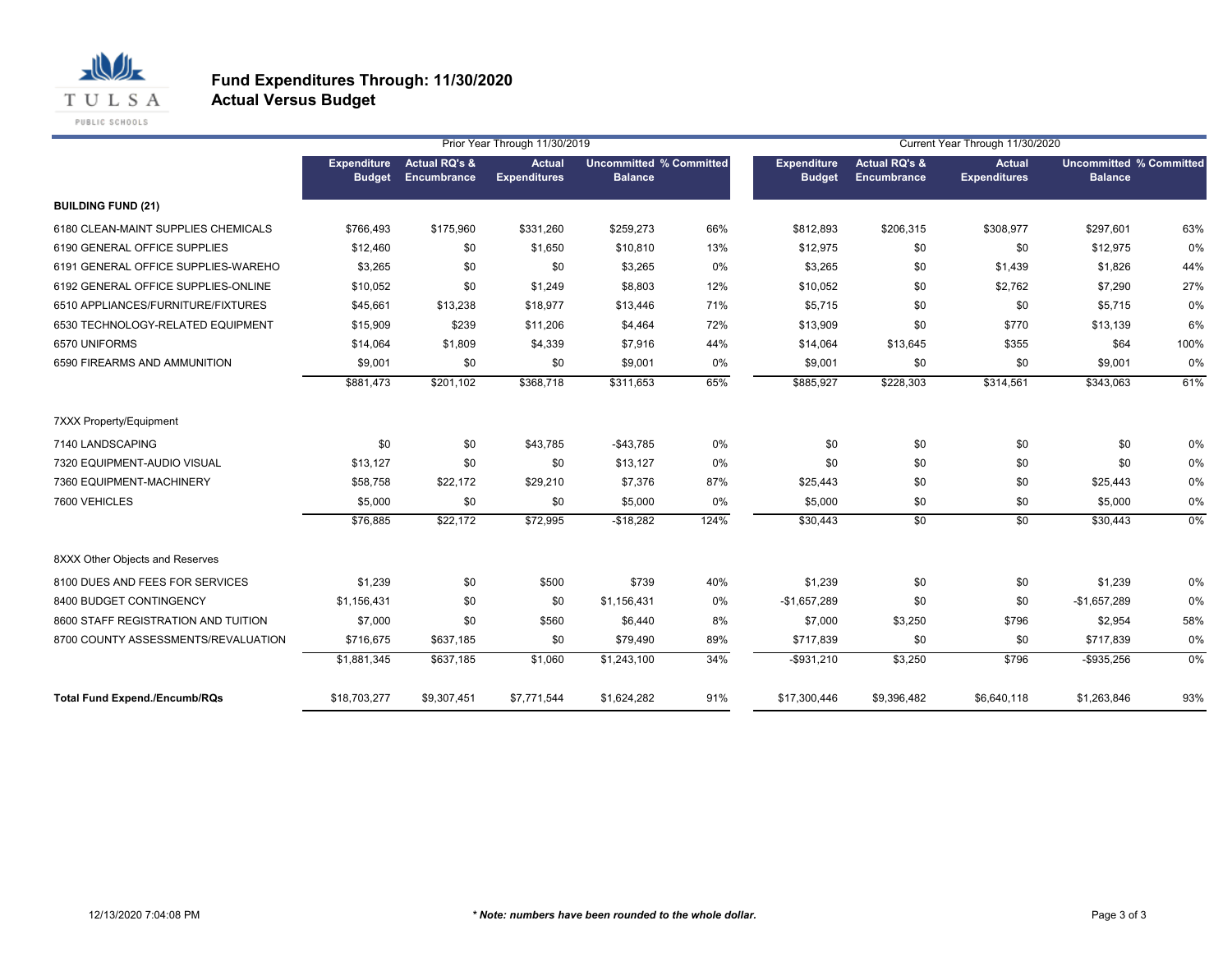

|                                                  |                                     |                                         | Prior Year Through 11/30/2019        |                                                  |      | Current Year Through 11/30/2020     |                                         |                                      |                                                  |      |  |
|--------------------------------------------------|-------------------------------------|-----------------------------------------|--------------------------------------|--------------------------------------------------|------|-------------------------------------|-----------------------------------------|--------------------------------------|--------------------------------------------------|------|--|
|                                                  | <b>Expenditure</b><br><b>Budget</b> | <b>Actual RQ's &amp;</b><br>Encumbrance | <b>Actual</b><br><b>Expenditures</b> | <b>Uncommitted % Committed</b><br><b>Balance</b> |      | <b>Expenditure</b><br><b>Budget</b> | <b>Actual RQ's &amp;</b><br>Encumbrance | <b>Actual</b><br><b>Expenditures</b> | <b>Uncommitted % Committed</b><br><b>Balance</b> |      |  |
| <b>CHILD NUTRITION (22)</b>                      |                                     |                                         |                                      |                                                  |      |                                     |                                         |                                      |                                                  |      |  |
| <b>1XXX Salaries</b>                             |                                     |                                         |                                      |                                                  |      |                                     |                                         |                                      |                                                  |      |  |
| 1210 FULL TIME NON-CERTIFIED SALARI              | \$10,306,055                        | \$6,063,967                             | \$3,353,355                          | \$888,733                                        | 91%  | \$9,089,897                         | \$5,743,974                             | \$3,186,071                          | \$159,852                                        | 98%  |  |
| 1212 RETROACTIVE SUPPORT PAY                     | \$0                                 | \$0                                     | $-$1,039$                            | \$1,039                                          | 0%   | \$0                                 | \$0                                     | \$759                                | $-$759$                                          | 0%   |  |
| 1240 UNUSED LEAVE - NON-CERTIF                   | \$0                                 | \$0                                     | \$0                                  | \$0                                              | 0%   | \$0                                 | \$0                                     | \$3,851                              | $- $3,851$                                       | 0%   |  |
| 1250 BENEFIT ALLOWANCE-SUPPORT STAF              | \$532,650                           | \$313,084                               | \$164,841                            | \$54,725                                         | 90%  | \$402,902                           | \$268,791                               | \$97,311                             | \$36,800                                         | 91%  |  |
| 1500 OVERTIME SALARIES - NON-CERTIF              | \$0                                 | \$0                                     | \$1,428                              | $-$1,428$                                        | 0%   | \$0                                 | \$0                                     | \$838                                | $-$ \$838                                        | 0%   |  |
| 1800 STIPENDS - NON-CERTIFIED                    | \$0                                 | \$0                                     | \$1,533                              | $-$1,533$                                        | 0%   | \$0                                 | \$0                                     | \$0                                  | \$0                                              | 0%   |  |
|                                                  | \$10,838,704                        | \$6,377,050                             | \$3,520,118                          | \$941,536                                        | 91%  | \$9,492,799                         | \$6,012,764                             | \$3,288,830                          | $\overline{$}191,204$                            | 98%  |  |
| 2XXX Benefits                                    |                                     |                                         |                                      |                                                  |      |                                     |                                         |                                      |                                                  |      |  |
| 2220 DENTAL INSURANCE - NON-CERTIFI              | \$38,909                            | \$20,561                                | \$8,400                              | \$9,947                                          | 74%  | \$34,701                            | \$21,686                                | \$7,549                              | \$5,467                                          | 84%  |  |
| 2230 HEALTH INSURANCE - NON-CERTIFI              | \$2,102,478                         | \$1,396,629                             | \$571,891                            | \$133,958                                        | 94%  | \$1,812,355                         | \$1,521,410                             | \$533,795                            | $-$242,850$                                      | 113% |  |
| 2240 LIFE INSURANCE - NON-CERTIFIED              | \$24,328                            | \$8,266                                 | \$5,644                              | \$10,418                                         | 57%  | \$21,148                            | \$13,515                                | \$5,083                              | \$2,550                                          | 88%  |  |
| 2250 L-T DISB INSUR                              | \$30,484                            | \$10,592                                | \$7,135                              | \$12,757                                         | 58%  | \$26,942                            | \$17,214                                | \$6,499                              | \$3,229                                          | 88%  |  |
| 2410 FICA - EMPLOYER'S CONTRIBUTION              | \$648,066                           | \$370,893                               | \$208,235                            | \$68,938                                         | 89%  | \$572,556                           | \$371,803                               | \$196,300                            | \$4,454                                          | 99%  |  |
| 2420 MEDICARE - EMPLOYER'S CONTRIBU              | \$152,057                           | \$102,095                               | \$49,742                             | \$220                                            | 100% | \$134,222                           | \$86,755                                | \$46,521                             | \$947                                            | 99%  |  |
| 2630 RETIREMENT - EMPLOYER'S CONTRI              | \$316,280                           | \$190,367                               | \$95,261                             | \$30,652                                         | 90%  | \$304,346                           | \$205,390                               | \$97,274                             | \$1,683                                          | 99%  |  |
| 2831 WORKERS' COMPENSATION - NON-CE              | \$210,000                           | \$0                                     | \$0                                  | \$210,000                                        | 0%   | \$500,000                           | \$0                                     | \$500,000                            | \$0                                              | 100% |  |
|                                                  | \$3,522,604                         | \$2,099,403                             | \$946,309                            | \$476,892                                        | 86%  | \$3,406,271                         | \$2,237,773                             | \$1,393,019                          | $-$224,521$                                      | 107% |  |
| 3XXX Purchased Professional & Technical Services |                                     |                                         |                                      |                                                  |      |                                     |                                         |                                      |                                                  |      |  |
| 3460 OTHER TECHNICAL SERVICES                    | \$7,390                             | \$0                                     | \$6,760                              | \$630                                            | 91%  | \$7,390                             | \$0                                     | \$6,760                              | \$630                                            | 91%  |  |
| 3590 PROFESSIONAL EMPLOYEE TRAINING              | \$3,000                             | \$0                                     | \$0                                  | \$3,000                                          | 0%   | \$3,000                             | \$0                                     | \$0                                  | \$3,000                                          | 0%   |  |
|                                                  | \$10,390                            | \$0                                     | \$6,760                              | \$3,630                                          | 65%  | \$10,390                            | \$0                                     | \$6,760                              | \$3,630                                          | 65%  |  |
| <b>4XXX Purchased Property Services</b>          |                                     |                                         |                                      |                                                  |      |                                     |                                         |                                      |                                                  |      |  |
| 4301 REPAIRS/MAINTENANCE MATERIALS               | \$299,433                           | \$70,667                                | \$104,592                            | \$124,175                                        | 59%  | \$284,533                           | \$87,136                                | \$82,308                             | \$115,089                                        | 60%  |  |
| 4302 REPAIRS/MAINTENANCE CONTRACT L              | \$47,150                            | \$34,408                                | \$12,742                             | \$0                                              | 100% | \$47,150                            | \$40,277                                | \$4,723                              | \$2,150                                          | 95%  |  |
|                                                  | \$346,583                           | \$105,074                               | \$117,334                            | \$124,175                                        | 64%  | \$331,683                           | \$127,413                               | \$87,031                             | \$117,239                                        | 65%  |  |
| <b>5XXX Other Purchased Services</b>             |                                     |                                         |                                      |                                                  |      |                                     |                                         |                                      |                                                  |      |  |
| 5310 POSTAGE SERVICES                            | \$1,000                             | \$0                                     | \$0                                  | \$1,000                                          | 0%   | \$1,000                             | \$0                                     | \$0                                  | \$1,000                                          | 0%   |  |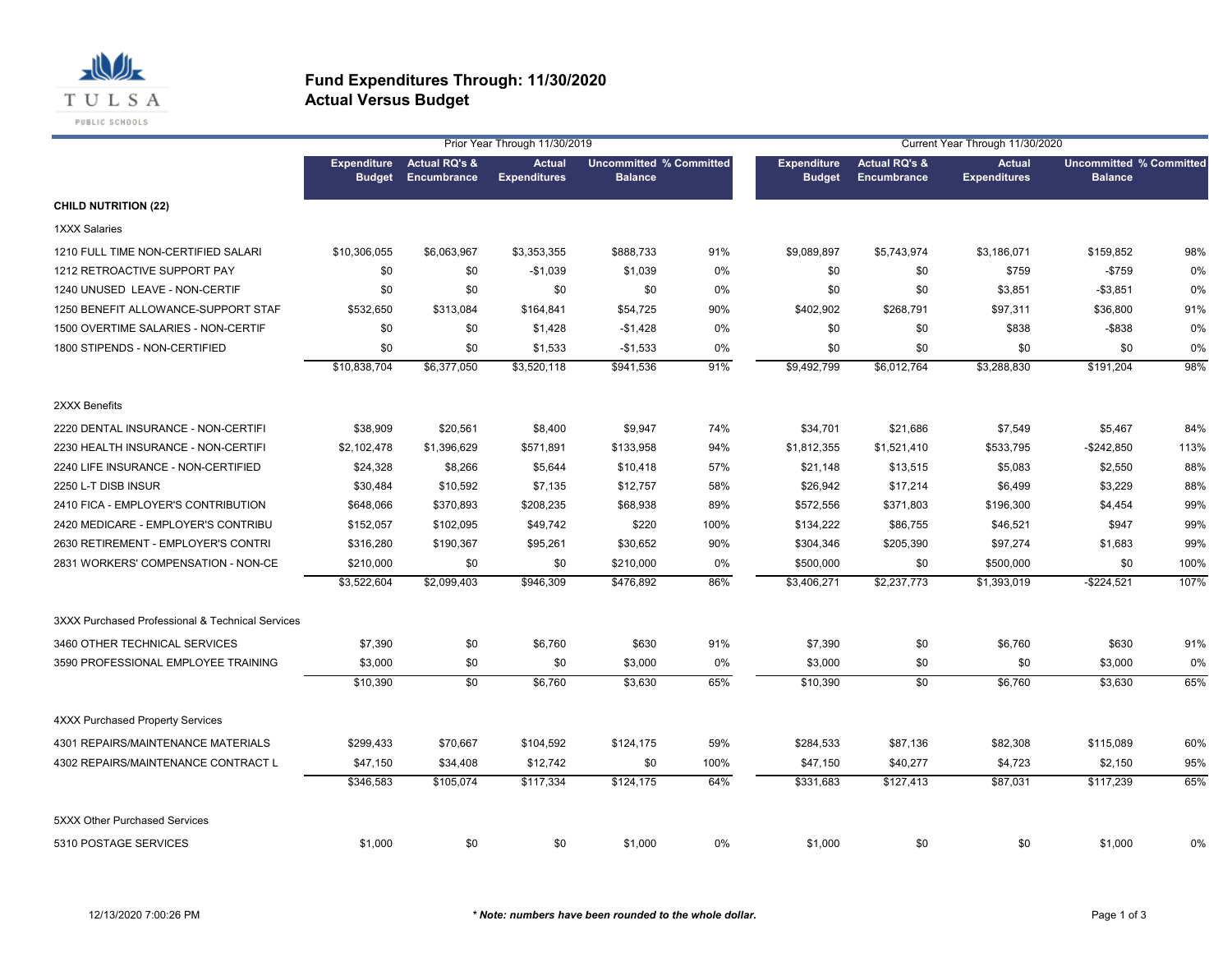

|                                     |             |                                                               | Prior Year Through 11/30/2019        |                                                  | Current Year Through 11/30/2020 |                                     |                                         |                                      |                                                  |      |
|-------------------------------------|-------------|---------------------------------------------------------------|--------------------------------------|--------------------------------------------------|---------------------------------|-------------------------------------|-----------------------------------------|--------------------------------------|--------------------------------------------------|------|
|                                     |             | <b>Expenditure</b> Actual RQ's &<br><b>Budget Encumbrance</b> | <b>Actual</b><br><b>Expenditures</b> | <b>Uncommitted % Committed</b><br><b>Balance</b> |                                 | <b>Expenditure</b><br><b>Budget</b> | <b>Actual RQ's &amp;</b><br>Encumbrance | <b>Actual</b><br><b>Expenditures</b> | <b>Uncommitted % Committed</b><br><b>Balance</b> |      |
| <b>CHILD NUTRITION (22)</b>         |             |                                                               |                                      |                                                  |                                 |                                     |                                         |                                      |                                                  |      |
| 5340 MOBILE COMM DEVICES            | \$14,899    | \$10,227                                                      | \$4,672                              | \$0                                              | 100%                            | \$14,899                            | \$10,467                                | \$4,432                              | \$0                                              | 100% |
| 5400 ADVERTISING                    | \$2,000     | \$0                                                           | \$0                                  | \$2,000                                          | 0%                              | \$3,400                             | \$0                                     | \$1,368                              | \$2,032                                          | 40%  |
| 5591 PRINTING IN HOUSE              | \$21,909    | \$19,463                                                      | \$2,446                              | \$0                                              | 100%                            | \$21,909                            | \$0                                     | \$3,738                              | \$18,171                                         | 17%  |
| 5592 PRINTING CLICK CHARGES         | \$13,305    | \$3,271                                                       | \$1,090                              | \$8,944                                          | 33%                             | \$30,500                            | \$22,875                                | \$7,625                              | \$0                                              | 100% |
| 5700 FOOD SERRVICE MANAGEMENT       | \$7,278,464 | \$7,274,913                                                   | \$3,551                              | \$0                                              | 100%                            | \$9,638,212                         | \$3,275,942                             | \$921,900                            | \$5,440,370                                      | 44%  |
| 5810 TRAVEL IN-DISTRICT / MILEAGE   | \$26,401    | \$0                                                           | \$13,868                             | \$12,533                                         | 53%                             | \$26,401                            | \$0                                     | \$8,775                              | \$17,626                                         | 33%  |
| 5820 TRAVEL OUT OF DISTRICT         | \$221       | \$0                                                           | \$0                                  | \$221                                            | 0%                              | \$221                               | \$0                                     | \$0                                  | \$221                                            | 0%   |
| 5990 OTHER PURCHASED SERVICES       | \$11,605    | \$11,055                                                      | \$550                                | \$0                                              | 100%                            | \$11,605                            | \$10,583                                | \$717                                | \$305                                            | 97%  |
|                                     | \$7,369,804 | \$7,318,928                                                   | \$26,178                             | \$24,698                                         | 100%                            | \$9,748,148                         | \$3,319,867                             | \$948,554                            | \$5,479,726                                      | 44%  |
| <b>6XXX Supplies and Materials</b>  |             |                                                               |                                      |                                                  |                                 |                                     |                                         |                                      |                                                  |      |
| 6111 PAPER AND COPY SUPPLIES-WAREHO | \$7,000     | \$0                                                           | \$4,068                              | \$2,932                                          | 58%                             | \$4,568                             | \$0                                     | \$4,419                              | \$149                                            | 97%  |
| 6112 PAPER AND COPY SUPPLIES-ONLINE | \$4,000     | \$0                                                           | \$0                                  | \$4,000                                          | 0%                              | \$4,000                             | \$0                                     | \$0                                  | \$4,000                                          | 0%   |
| 6119 ONLINE ORDERING ENCUMBRANCE    | \$0         | \$10,625                                                      | \$0                                  | $-$10,625$                                       | 0%                              | \$0                                 | \$13,028                                | \$0                                  | $-$13,028$                                       | 0%   |
| 6170 PAPER PRODUCTS                 | \$43,874    | \$0                                                           | \$0                                  | \$43,874                                         | 0%                              | \$43,874                            | \$0                                     | \$0                                  | \$43,874                                         | 0%   |
| 6178 KITCHEN SUPPLIES TO SITES - WH | \$0         | \$0                                                           | \$128,239                            | $-$128,239$                                      | 0%                              | \$0                                 | \$0                                     | \$0                                  | \$0                                              | 0%   |
| 6191 GENERAL OFFICE SUPPLIES-WAREHO | \$1,982     | \$0                                                           | \$496                                | \$1,486                                          | 25%                             | \$496                               | \$0                                     | \$0                                  | \$496                                            | 0%   |
| 6192 GENERAL OFFICE SUPPLIES-ONLINE | \$9,028     | \$0                                                           | \$2,403                              | \$6,625                                          | 27%                             | \$9,028                             | \$0                                     | \$0                                  | \$9,028                                          | 0%   |
| 6300 FOOD AND MILK                  | \$2,049,107 | \$33,379                                                      | \$1,045,223                          | \$970,504                                        | 53%                             | \$0                                 | \$0                                     | \$0                                  | \$0                                              | 0%   |
| 6301 FOOD AND MILK                  | \$50,000    | \$48,000                                                      | \$0                                  | \$2,000                                          | 96%                             | \$55,000                            | \$55,000                                | \$0                                  | \$0                                              | 100% |
| 6302 INVENTORY CAFETERIA            | \$200,000   | \$0                                                           | \$0                                  | \$200,000                                        | 0%                              | \$0                                 | \$0                                     | \$0                                  | \$0                                              | 0%   |
| 6304 RECEIPT TIME VARIANCE - CA     | \$0         | \$0                                                           | $-$48,402$                           | \$48,402                                         | 0%                              | \$0                                 | \$0                                     | \$0                                  | \$0                                              | 0%   |
| 6308 FOOD ISSUED TO SITES - WAREHOU | \$0         | \$0                                                           | \$852,156                            | $-$ \$852,156                                    | $0\%$                           | \$0                                 | \$0                                     | \$0                                  | \$0                                              | 0%   |
| 6309 INVENTORY ISSUED               | \$0         | \$0                                                           | -\$931,993                           | \$931,993                                        | 0%                              | \$0                                 | \$0                                     | \$0                                  | \$0                                              | 0%   |
| 6310 FOOD-EXCEPT PRODUCE AND BREAD  | \$849,622   | \$136,517                                                     | \$348,292                            | \$364,813                                        | 57%                             | \$0                                 | \$0                                     | \$0                                  | \$0                                              | 0%   |
| 6390 INVENTORY COMMODITIES          | \$37,698    | \$0                                                           | \$0                                  | \$37,698                                         | 0%                              | \$0                                 | \$0                                     | \$0                                  | \$0                                              | 0%   |
| 6510 APPLIANCES/FURNITURE/FIXTURES  | \$6,112     | \$0                                                           | \$3,240                              | \$2,872                                          | 53%                             | \$12,126                            | \$5,216                                 | \$6,853                              | \$57                                             | 100% |
| 6530 TECHNOLOGY-RELATED EQUIPMENT   | \$59,757    | \$2,183                                                       | \$56,210                             | \$1,364                                          | 98%                             | \$59,257                            | \$53,003                                | \$892                                | \$5,363                                          | 91%  |
| 6560 MACHINERY                      | \$1,096     | \$0                                                           | \$0                                  | \$1,096                                          | 0%                              | \$0                                 | \$0                                     | \$0                                  | \$0                                              | 0%   |
| 6570 UNIFORMS                       | \$0         | \$0                                                           | \$0                                  | \$0                                              | 0%                              | \$8,000                             | \$0                                     | \$2,823                              | \$5,178                                          | 35%  |
|                                     | \$3,319,276 | \$230,704                                                     | \$1,459,932                          | \$1,628,640                                      | 51%                             | \$196,349                           | \$126,246                               | \$14,986                             | \$55,117                                         | 72%  |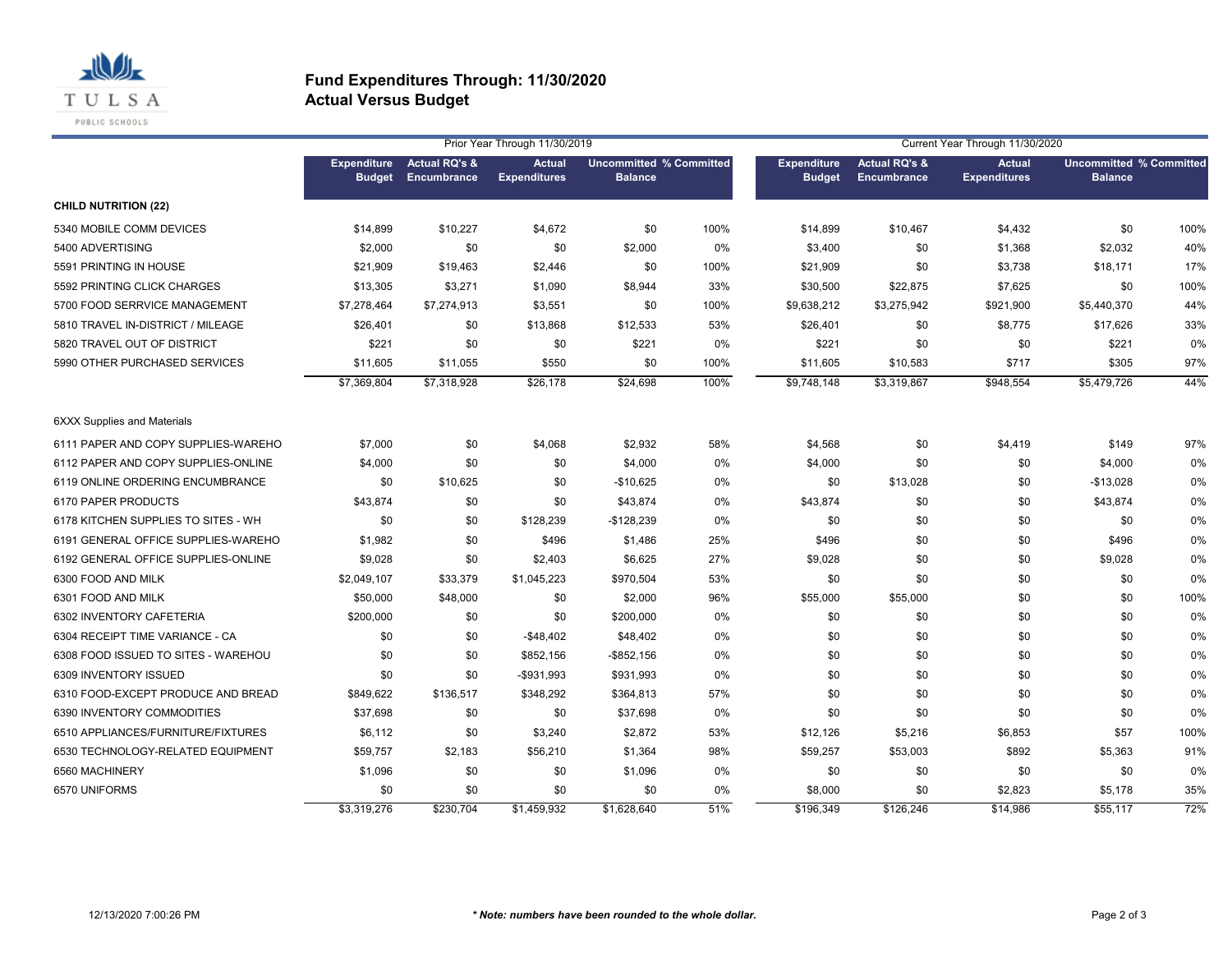

|                                      |                                     |                                                | Prior Year Through 11/30/2019        |                |                                | Current Year Through 11/30/2020     |                                         |                                      |                                                  |     |  |
|--------------------------------------|-------------------------------------|------------------------------------------------|--------------------------------------|----------------|--------------------------------|-------------------------------------|-----------------------------------------|--------------------------------------|--------------------------------------------------|-----|--|
|                                      | <b>Expenditure</b><br><b>Budget</b> | <b>Actual RQ's &amp;</b><br><b>Encumbrance</b> | <b>Actual</b><br><b>Expenditures</b> | <b>Balance</b> | <b>Uncommitted % Committed</b> | <b>Expenditure</b><br><b>Budget</b> | <b>Actual RQ's &amp;</b><br>Encumbrance | <b>Actual</b><br><b>Expenditures</b> | <b>Uncommitted % Committed</b><br><b>Balance</b> |     |  |
| <b>CHILD NUTRITION (22)</b>          |                                     |                                                |                                      |                |                                |                                     |                                         |                                      |                                                  |     |  |
| 7XXX Property/Equipment              |                                     |                                                |                                      |                |                                |                                     |                                         |                                      |                                                  |     |  |
| 7310 APPLIANCES/FURNITURE/FIXTURES   | \$46,963                            | \$0                                            | \$38,139                             | \$8,823        | 81%                            | \$46,963                            | \$30,679                                | \$0                                  | \$16,283                                         | 65% |  |
|                                      | \$46,963                            | \$0                                            | \$38,139                             | \$8,823        | 81%                            | \$46,963                            | \$30,679                                | \$0                                  | \$16,283                                         | 65% |  |
| 8XXX Other Objects and Reserves      |                                     |                                                |                                      |                |                                |                                     |                                         |                                      |                                                  |     |  |
| 8600 STAFF REGISTRATION AND TUITION  | \$1,173                             | \$0                                            | \$0                                  | \$1,173        | 0%                             | \$1,173                             | \$0                                     | \$0                                  | \$1,173                                          | 0%  |  |
|                                      | \$1,173                             | \$0                                            | \$0                                  | \$1,173        | $0\%$                          | \$1,173                             | \$0                                     | \$0                                  | \$1,173                                          | 0%  |  |
| 9XXX Other Uses of Funds             |                                     |                                                |                                      |                |                                |                                     |                                         |                                      |                                                  |     |  |
| 9300 REIMBURSEMENT                   | \$465,500                           | \$0                                            | \$0                                  | \$465,500      | 0%                             | \$1,700,000                         | \$0                                     | \$0                                  | \$1,700,000                                      | 0%  |  |
|                                      | \$465,500                           | \$0                                            | \$0                                  | \$465,500      | $0\%$                          | \$1,700,000                         | \$0                                     | \$0                                  | \$1,700,000                                      | 0%  |  |
| <b>Total Fund Expend./Encumb/RQs</b> | \$25,920,997                        | \$16,131,160                                   | \$6,114,771                          | \$3,675,067    | 86%                            | \$24,933,775                        | \$11,854,743                            | \$5,739,181                          | \$7,339,851                                      | 71% |  |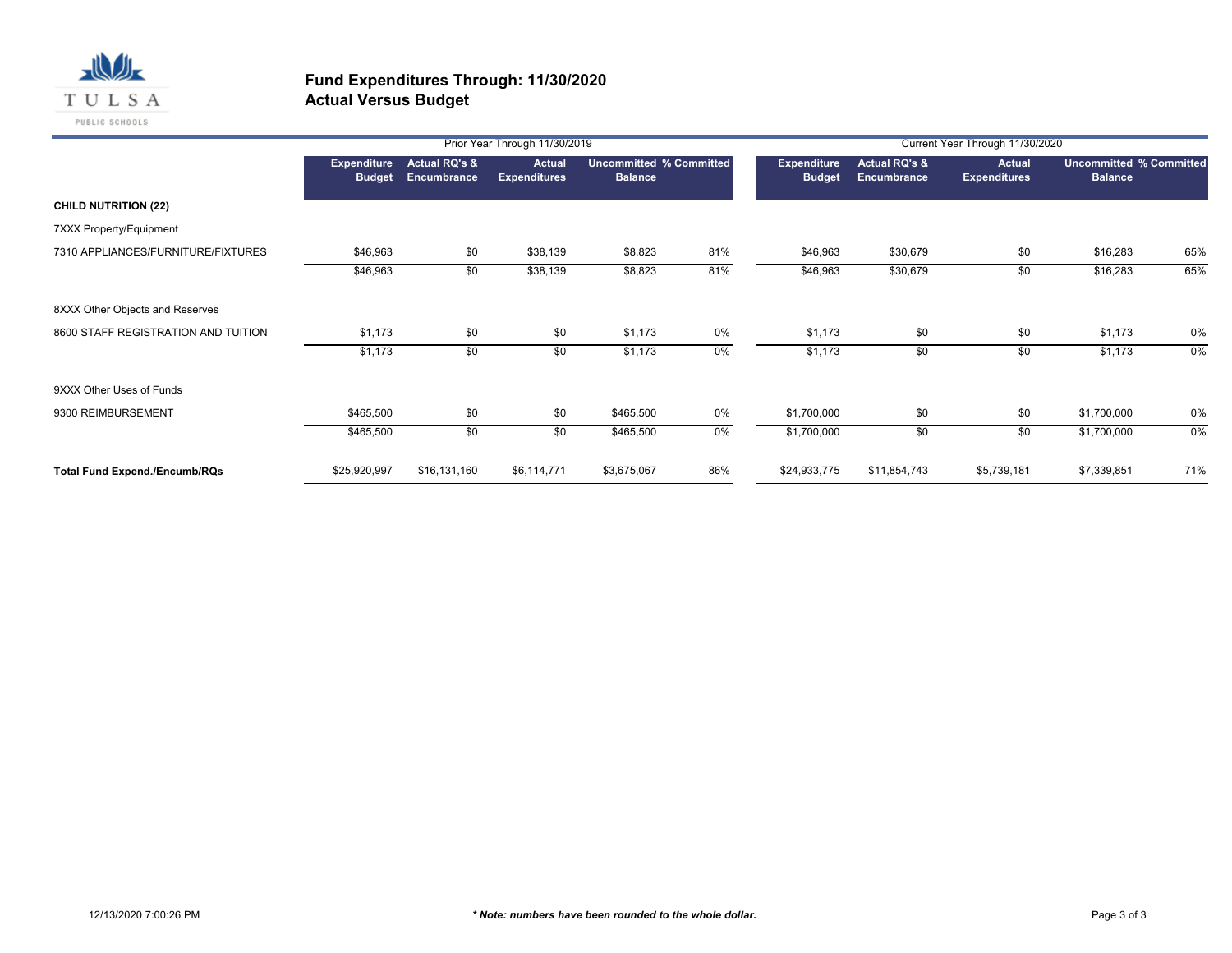

|                                     | Current Year Through 11/30/2020 |                                                |                 |                                                |             |  |  |
|-------------------------------------|---------------------------------|------------------------------------------------|-----------------|------------------------------------------------|-------------|--|--|
| <b>Project Project Description</b>  | <b>Expenditure Budget</b>       | <b>Actual RQ's &amp;</b><br><b>Encumbrance</b> |                 | <b>Actual Expenditures</b> Uncommitted Balance | % Committed |  |  |
| 30 - BOND BALANCING FUND            |                                 |                                                |                 |                                                |             |  |  |
| 0000 UNRESTRICTED FUNDS             | \$24,211,393                    | \$0                                            | \$0             | \$24,211,393                                   | 0%          |  |  |
| SUM OF FUND 30                      | \$24,211,393                    | $\overline{30}$                                | $\overline{30}$ | \$24,211,393                                   | 0%          |  |  |
|                                     |                                 |                                                |                 |                                                |             |  |  |
| 32 - BOND FUND - 2018B              |                                 |                                                |                 |                                                |             |  |  |
| 1110 BOND CLASSROOM TEXTBOOKS       | \$5,537                         | \$1,356                                        | \$0             | \$4,180                                        | 24%         |  |  |
| 1133 BOND FINE ARTS: UNIFORMS, EQUI | \$8,921                         | \$0                                            | \$0             | \$8,921                                        | 0%          |  |  |
| 1136 BOND PE / HEALTH EDUCATION EQU | \$1,078                         | \$0                                            | \$1,078         | \$0                                            | 100%        |  |  |
| 1173 BOND SYSTEMS UPGRADES, PHONE,  | \$240                           | \$0                                            | \$0             | \$240                                          | 0%          |  |  |
| 1527 LIBRARY MATERIAL               | \$0                             | \$0                                            | \$0             | \$0                                            | #DIV/0!     |  |  |
| SUM OF FUND 32                      | \$15,775                        | \$1,356                                        | \$1,078         | \$13,341                                       | 15%         |  |  |
| 33 - BOND FUND - 2018C              |                                 |                                                |                 |                                                |             |  |  |
| 1111 BOND READING AND STEM MATERIAL | \$21,403                        | \$6,311                                        | \$1,987         | \$13,105                                       | 39%         |  |  |
| 1146 DESKTOP & APP VIRTUALIZATION   | \$186,405                       | \$0                                            | \$58,196        | \$128,209                                      | 31%         |  |  |
| 1169 CLASSROOM COMPUTERS            | \$3,600                         | \$0                                            | \$0             | \$3,600                                        | 0%          |  |  |
| 1171 PROFESSIONAL DEVELOPMENT       | \$30,644                        | \$10,000                                       | \$0             | \$20,644                                       | 33%         |  |  |
| 1173 BOND SYSTEMS UPGRADES, PHONE,  | \$33,018                        | $-$171,694$                                    | \$171,694       | \$33,018                                       | 0%          |  |  |
| 1177 INSTRUCTIONAL LEARNING RESOURC | \$2,708                         | \$0                                            | \$0             | \$2,708                                        | 0%          |  |  |
| SUM OF FUND 33                      | \$277,778                       | $-$155,383$                                    | \$231,877       | \$201,284                                      | 28%         |  |  |
| 34 - BOND FUND - 2019A              |                                 |                                                |                 |                                                |             |  |  |
| 1111 BOND READING AND STEM MATERIAL | \$558,849                       | \$41,631                                       | \$502,242       | \$14,977                                       | 97%         |  |  |
| 1135 BOND AUDITORIUM REMODEL        | \$226                           | \$0                                            | \$0             | \$226                                          | 0%          |  |  |
| 1136 BOND PE / HEALTH EDUCATION EQU | $-$1,078$                       | \$0                                            | $-$1,078$       | \$0                                            | 100%        |  |  |
| 1139 BOND SCIENCE SAFETY EQUIPMENT  | \$955                           | \$0                                            | $-$ \$669       | \$1,624                                        | $-70%$      |  |  |
| 1145 BOND 21ST CENTURY CLASSROOM TE | \$871                           | \$0                                            | \$0             | \$871                                          | 0%          |  |  |
| 1173 BOND SYSTEMS UPGRADES, PHONE,  | \$4,813                         | \$0                                            | \$0             | \$4,813                                        | 0%          |  |  |
| 1180 BOND UPGRADE POOL LOCKER ROOMS | \$170,937                       | \$0                                            | \$170,937       | \$0                                            | 100%        |  |  |
| 1200 FACILITIES - BOND              | \$11,166                        | \$7,553                                        | \$3,590         | \$23                                           | 100%        |  |  |
| 1219 BOND MANAGEMENT FEES           | \$1,287                         | \$0                                            | \$23            | \$1,264                                        | 2%          |  |  |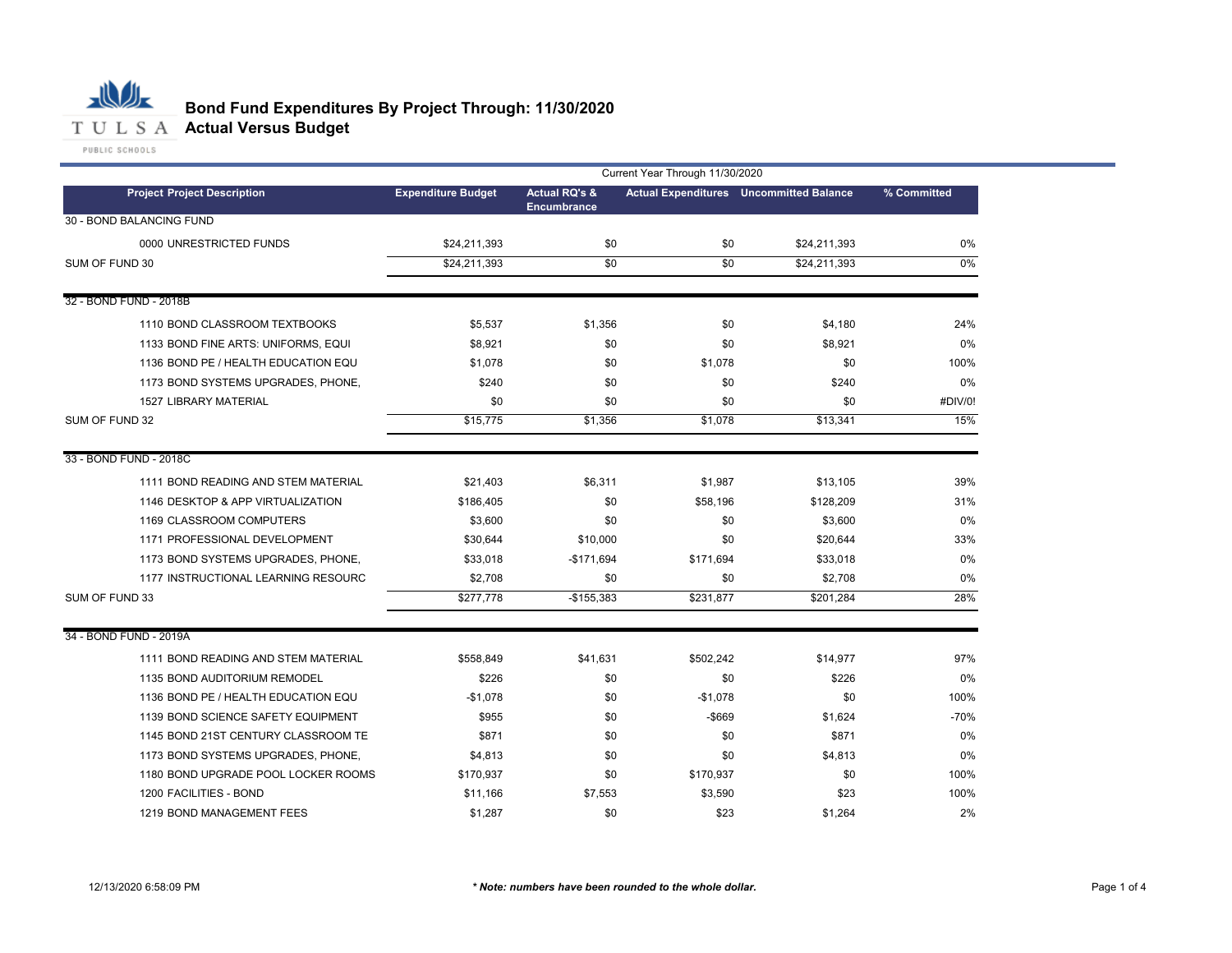

|                                     | Current Year Through 11/30/2020 |                                                |             |                                                |             |  |  |
|-------------------------------------|---------------------------------|------------------------------------------------|-------------|------------------------------------------------|-------------|--|--|
| <b>Project Project Description</b>  | <b>Expenditure Budget</b>       | <b>Actual RQ's &amp;</b><br><b>Encumbrance</b> |             | <b>Actual Expenditures</b> Uncommitted Balance | % Committed |  |  |
| SUM OF FUND 34                      | \$748,026                       | \$49,184                                       | \$675,044   | \$23.798                                       | 97%         |  |  |
| 35 - BOND FUND - 2019B              |                                 |                                                |             |                                                |             |  |  |
| 1110 BOND CLASSROOM TEXTBOOKS       | \$18,876                        | \$9,635                                        | \$4,840     | \$4,401                                        | 77%         |  |  |
| 1111 BOND READING AND STEM MATERIAL | \$199,979                       | \$3,843                                        | \$190,483   | \$5,653                                        | 97%         |  |  |
| 1130 BOND CLASSROOM FURNITURE / FIX | \$5,000                         | \$0                                            | \$0         | \$5,000                                        | 0%          |  |  |
| 1133 BOND FINE ARTS: UNIFORMS, EQUI | \$536,676                       | \$46,427                                       | \$254,242   | \$236,007                                      | 56%         |  |  |
| 1135 BOND AUDITORIUM REMODEL        | \$3,775                         | \$0                                            | \$1,900     | \$1,875                                        | 50%         |  |  |
| 1139 BOND SCIENCE SAFETY EQUIPMENT  | \$38,123                        | \$8,793                                        | \$30        | \$29,301                                       | 23%         |  |  |
| 1145 BOND 21ST CENTURY CLASSROOM TE | \$57,975                        | \$51,365                                       | \$6,145     | \$465                                          | 99%         |  |  |
| 1169 CLASSROOM COMPUTERS            | \$237,746                       | \$79,502                                       | \$68,504    | \$89,740                                       | 62%         |  |  |
| 1180 BOND UPGRADE POOL LOCKER ROOMS | \$99,636                        | \$21,166                                       | \$76,429    | \$2,040                                        | 98%         |  |  |
| 1200 FACILITIES - BOND              | \$84,695                        | \$84,272                                       | \$423       | \$0                                            | 100%        |  |  |
| 1215 BOND-ENERGY MANAGEMENT FEES    | \$149,049                       | \$41,325                                       | \$70,431    | \$37,293                                       | 75%         |  |  |
| 1219 BOND MANAGEMENT FEES           | \$0                             | \$0                                            | \$0         | \$0                                            | 0%          |  |  |
| 1230 BOND-BLDG RENOVATIONS          | \$1                             | \$0                                            | \$0         | \$1                                            | 0%          |  |  |
| 1410 BOND SCHOOL BUSES / ROUTE MAIN | \$6,056                         | \$0                                            | \$0         | \$6.056                                        | 0%          |  |  |
| 1522 BOND LIBRARY CONSTRUCTION      | \$1,342                         | \$0                                            | \$1,342     | \$0                                            | 100%        |  |  |
| <b>1527 LIBRARY MATERIAL</b>        | \$764,546                       | \$141,099                                      | \$398,417   | \$225,030                                      | 71%         |  |  |
| SUM OF FUND 35                      | \$2,203,475                     | \$487,428                                      | \$1,073,186 | \$642,861                                      | 71%         |  |  |
| 36 - BOND FUND - 2019C              |                                 |                                                |             |                                                |             |  |  |
| 1146 DESKTOP & APP VIRTUALIZATION   | \$429,823                       | \$53,838                                       | \$0         | \$375,985                                      | 13%         |  |  |
| 1169 CLASSROOM COMPUTERS            | \$172,142                       | \$84,892                                       | \$7,574     | \$79,677                                       | 54%         |  |  |
| 1171 PROFESSIONAL DEVELOPMENT       | \$250,000                       | \$0                                            | \$0         | \$250,000                                      | 0%          |  |  |
| 1172 BOND TECHNOLOGY INFRASTRUCTURE | \$2,001,926                     | \$158,024                                      | \$1,595,646 | \$248,256                                      | 88%         |  |  |
| 1173 BOND SYSTEMS UPGRADES, PHONE,  | \$509,913                       | $-$104,691$                                    | \$351,151   | \$263,453                                      | 48%         |  |  |
| 1177 INSTRUCTIONAL LEARNING RESOURC | \$918,398                       | \$155,400                                      | \$747,051   | \$15,947                                       | 98%         |  |  |
| SUM OF FUND 36                      | \$4,282,202                     | \$347,463                                      | \$2,701,421 | \$1,233,319                                    | 71%         |  |  |

37 - BOND FUND - 2020A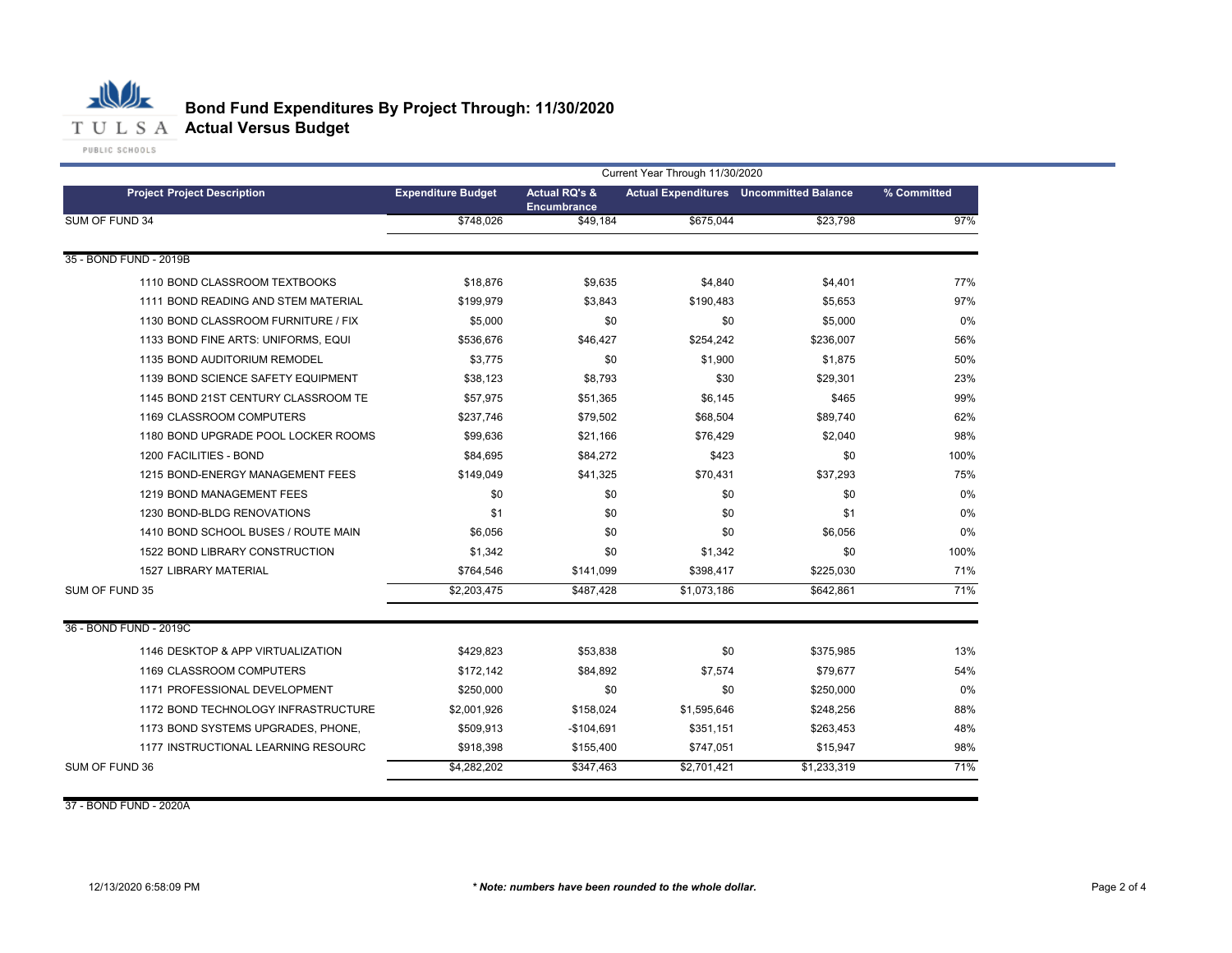

|                                     |                           |                                                |             | Current Year Through 11/30/2020                |             |  |
|-------------------------------------|---------------------------|------------------------------------------------|-------------|------------------------------------------------|-------------|--|
| <b>Project Project Description</b>  | <b>Expenditure Budget</b> | <b>Actual RQ's &amp;</b><br><b>Encumbrance</b> |             | <b>Actual Expenditures</b> Uncommitted Balance | % Committed |  |
| 1110 BOND CLASSROOM TEXTBOOKS       | \$167,084                 | \$2,370                                        | \$940       | \$163,774                                      | 2%          |  |
| 1111 BOND READING AND STEM MATERIAL | \$611.755                 | \$4,123                                        | \$598,809   | \$8.823                                        | 99%         |  |
| 1119 BOND CLASSROOM MANAGEMENT FEES | \$217,619                 | \$11,274                                       | \$206,346   | \$0                                            | 100%        |  |
| 1130 BOND CLASSROOM FURNITURE / FIX | \$431,838                 | \$57,579                                       | \$213,945   | \$160,314                                      | 63%         |  |
| 1133 BOND FINE ARTS: UNIFORMS, EQUI | \$200                     | \$0                                            | \$0         | \$200                                          | $0\%$       |  |
| 1135 BOND AUDITORIUM REMODEL        | \$4,584                   | \$0                                            | \$0         | \$4,584                                        | 0%          |  |
| 1136 BOND PE / HEALTH EDUCATION EQU | \$159,779                 | \$0                                            | \$0         | \$159,779                                      | 0%          |  |
| 1145 BOND 21ST CENTURY CLASSROOM TE | \$104,391                 | \$101,720                                      | \$0         | \$2,671                                        | 97%         |  |
| 1147 MANAGED PRINT SERVICE          | \$375,067                 | \$204,412                                      | \$159,067   | \$11,587                                       | 97%         |  |
| 1169 CLASSROOM COMPUTERS            | \$2,003,349               | \$53,918                                       | \$1,949,431 | \$0                                            | 100%        |  |
| 1180 BOND UPGRADE POOL LOCKER ROOMS | -\$99,994                 | \$70,322                                       | $-$170,316$ | \$0                                            | 100%        |  |
| 1200 FACILITIES - BOND              | \$3,813                   | \$685                                          | \$1,717     | \$1,411                                        | 63%         |  |
| 1210 BOND-CONSTRUCTION BUILDING ADD | \$12,000                  | \$12,000                                       | \$0         | \$0                                            | 100%        |  |
| 1215 BOND-ENERGY MANAGEMENT FEES    | \$235,531                 | \$24,681                                       | \$0         | \$210,850                                      | 10%         |  |
| 1219 BOND MANAGEMENT FEES           | \$243,014                 | \$8,094                                        | \$231,157   | \$3,763                                        | 98%         |  |
| 1230 BOND-BLDG RENOVATIONS          | \$1,037,111               | \$0                                            | \$1,037,111 | \$0                                            | 100%        |  |
| 1231 BOND-ACCESSIBILITY             | \$229,836                 | \$148,071                                      | \$81,765    | \$0                                            | 100%        |  |
| 1250 BOND-P.E. UPGRADES             | \$1,750                   | \$0                                            | \$0         | \$1,750                                        | 0%          |  |
| 1522 BOND LIBRARY CONSTRUCTION      | \$113,622                 | \$103,497                                      | \$10,125    | \$0                                            | 100%        |  |
| SUM OF FUND 37                      | \$5,852,350               | \$802,746                                      | \$4,320,097 | \$729,506                                      | 88%         |  |
| 38 - BOND FUND - 2020B              |                           |                                                |             |                                                |             |  |
| 1110 BOND CLASSROOM TEXTBOOKS       | \$1,322,853               | \$98,325                                       | \$45,564    | \$1,178,964                                    | 11%         |  |
| 1111 BOND READING AND STEM MATERIAL | \$1,025,000               | \$221,493                                      | \$135,332   | \$668,175                                      | 35%         |  |
| 1119 BOND CLASSROOM MANAGEMENT FEES | \$297,886                 | \$221,314                                      | \$47,274    | \$29,297                                       | 90%         |  |
| 1130 BOND CLASSROOM FURNITURE / FIX | \$605,467                 | \$46,439                                       | \$60,860    | \$498,168                                      | 18%         |  |
| 1133 BOND FINE ARTS: UNIFORMS, EQUI | \$119,914                 | \$0                                            | \$0         | \$119,914                                      | 0%          |  |
| 1135 BOND AUDITORIUM REMODEL        | \$350,312                 | \$0                                            | \$0         | \$350,312                                      | 0%          |  |
| 1139 BOND SCIENCE SAFETY EQUIPMENT  | \$25,000                  | \$0                                            | \$6,739     | \$18,261                                       | 27%         |  |
| 1145 BOND 21ST CENTURY CLASSROOM TE | \$1,371,472               | \$469,690                                      | \$822,836   | \$78,946                                       | 94%         |  |
| 1147 MANAGED PRINT SERVICE          | \$552.374                 | \$213.328                                      | \$0         | \$339,046                                      | 39%         |  |
|                                     |                           |                                                |             |                                                |             |  |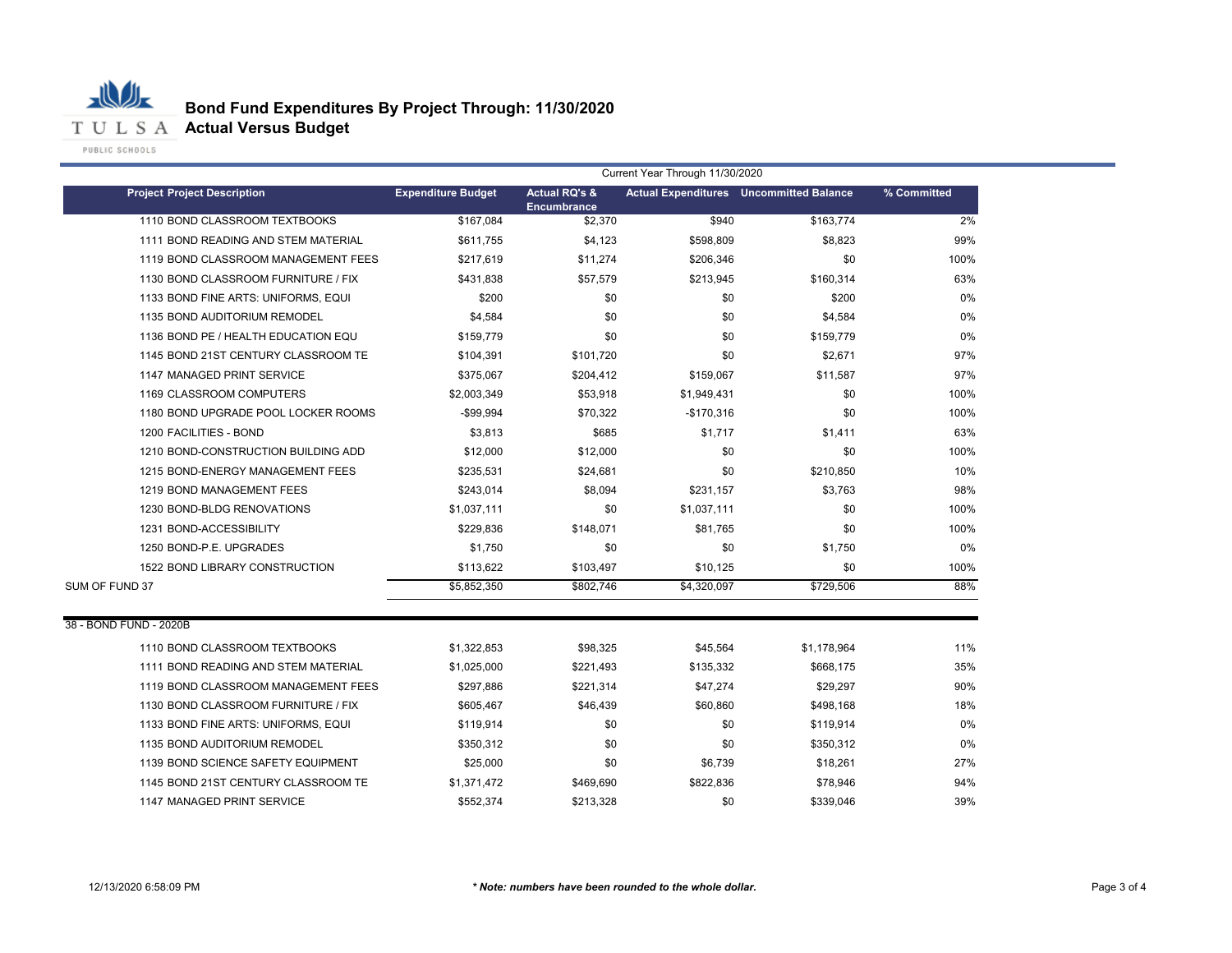

|                                     |                           | Current Year Through 11/30/2020                |              |                                                |             |
|-------------------------------------|---------------------------|------------------------------------------------|--------------|------------------------------------------------|-------------|
| <b>Project Project Description</b>  | <b>Expenditure Budget</b> | <b>Actual RQ's &amp;</b><br><b>Encumbrance</b> |              | <b>Actual Expenditures</b> Uncommitted Balance | % Committed |
| 1169 CLASSROOM COMPUTERS            | \$5,539,722               | \$340,370                                      | \$3,508,210  | \$1,691,141                                    | 69%         |
| 1180 BOND UPGRADE POOL LOCKER ROOMS | \$800,000                 | \$713,972                                      | \$11,589     | \$74,438                                       | 91%         |
| 1200 FACILITIES - BOND              | \$2,160,640               | \$1,052,751                                    | \$1,041,404  | \$66,484                                       | 97%         |
| 1210 BOND-CONSTRUCTION BUILDING ADD | \$8,524,803               | \$6,909,600                                    | \$1,615,203  | \$0                                            | 100%        |
| 1212 BOND-PAVING                    | \$11,927                  | \$0                                            | \$11,927     | \$0                                            | 100%        |
| 1215 BOND-ENERGY MANAGEMENT FEES    | \$565,000                 | \$0                                            | \$1,692      | \$563,308                                      | 0%          |
| 1219 BOND MANAGEMENT FEES           | \$514,698                 | \$377,229                                      | \$137,469    | \$0                                            | 100%        |
| 1230 BOND-BLDG RENOVATIONS          | \$13,315,995              | \$1                                            | \$13,315,994 | \$0                                            | 100%        |
| 1231 BOND-ACCESSIBILITY             | \$272,591                 | \$272,591                                      | \$0          | \$0                                            | 100%        |
| 1250 BOND-P.E. UPGRADES             | \$7,394,346               | \$2,394,346                                    | \$0          | \$5,000,000                                    | 32%         |
| 1410 BOND SCHOOL BUSES / ROUTE MAIN | \$3,180,809               | \$665,454                                      | \$2,081,636  | \$433,719                                      | 86%         |
| 1419 BOND TRANSPORTATION MANAGEMENT | \$98,191                  | \$90,056                                       | \$8,135      | \$0                                            | 100%        |
| 1473 BOND SYSTEMS UPGRADES, PHONE,  | \$41,000                  | \$41,000                                       | \$0          | \$0                                            | 100%        |
| 1519 BOND LIBRARY MANAGEMENT FEES   | \$150,000                 | \$7,738                                        | \$142,262    | \$0                                            | 100%        |
| 1522 BOND LIBRARY CONSTRUCTION      | \$850,000                 | \$850,000                                      | \$0          | \$0                                            | 100%        |
| 1527 LIBRARY MATERIAL               | \$910,000                 | \$313,819                                      | \$72,057     | \$524,124                                      | 42%         |
| SUM OF FUND 38                      | \$50,000,000              | \$15,299,518                                   | \$23,066,185 | \$11,634,297                                   | 77%         |
| 39 - BOND FUND - 2020C              |                           |                                                |              |                                                |             |
| 1119 BOND CLASSROOM MANAGEMENT FEES | \$45,812                  | \$0                                            | \$45,812     | \$0                                            | 100%        |
| 1146 DESKTOP & APP VIRTUALIZATION   | \$1,200,461               | \$144,973                                      | \$250,223    | \$805,265                                      | 33%         |
| 1169 CLASSROOM COMPUTERS            | \$5,842,057               | \$873,646                                      | \$4,754,990  | \$213,421                                      | 96%         |
| 1171 PROFESSIONAL DEVELOPMENT       | \$158,845                 | \$0                                            | \$0          | \$158,845                                      | 0%          |
| 1172 BOND TECHNOLOGY INFRASTRUCTURE | \$922,294                 | \$560,904                                      | \$361,389    | \$1                                            | 100%        |
| 1173 BOND SYSTEMS UPGRADES, PHONE,  | \$24,110                  | \$24,110                                       | \$0          | \$0                                            | 100%        |
| 1177 INSTRUCTIONAL LEARNING RESOURC | \$806,421                 | \$103,050                                      | \$31,150     | \$672,221                                      | 17%         |
| SUM OF FUND 39                      | \$9,000,000               | \$1,706,683                                    | \$5,443,564  | \$1,849,753                                    | 79%         |
| Grand Total of all Funds:           | \$96,591,000              | \$18,538,995                                   | \$37,512,453 | \$40,539,552                                   | 58%         |